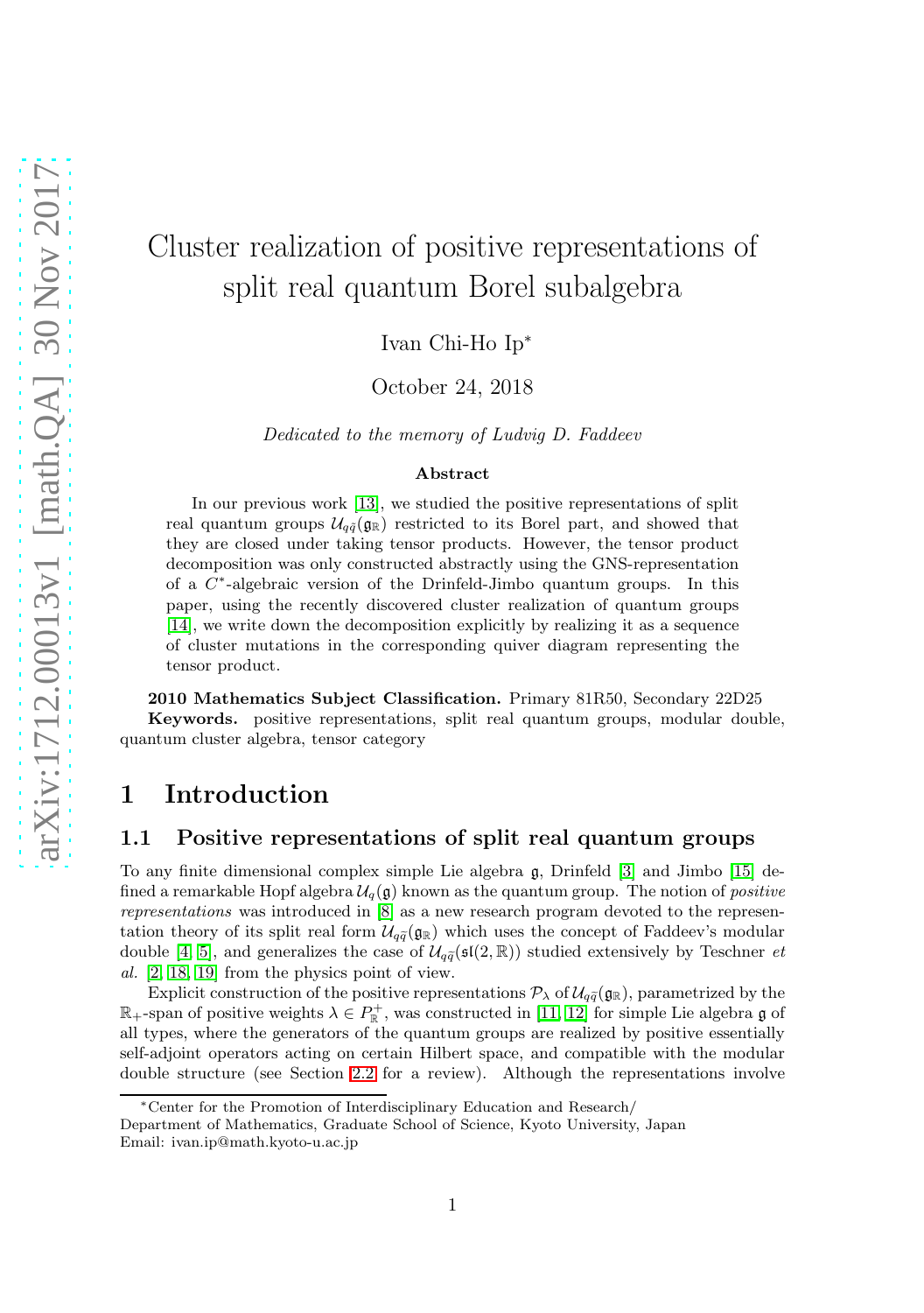unbounded operators, the algebraic relations are well-defined and are unitary equivalent to the *integrable representations* of the quantum plane in the sense of Schmüdgen  $[10, 24]$  $[10, 24]$ .

A long standing conjecture in the theory of positive representations is the closure under taking tensor product:

$$
\mathcal{P}_{\alpha} \otimes \mathcal{P}_{\beta} \simeq \int_{\gamma \in P_{\mathbb{R}}^{+}} \mathcal{P}_{\gamma} \otimes \mathcal{M}_{\alpha\beta}^{\gamma} d\mu(\gamma) \tag{1.1}
$$

for some Plancherel measure  $d\mu(\gamma)$  and multiplicity module  $\mathcal{M}_{\alpha\beta}^{\gamma}$ . The simplest case of  $\mathcal{U}_{q\tilde{q}}(\mathfrak{sl}(2,\mathbb{R}))$  has been proved previously in [\[19\]](#page-28-9), which is related to the fusion relations of quantum Liouville theory. The case in type  $A_n$  is recently solved algebraically in [\[23\]](#page-29-1) using a cluster realization [\[14,](#page-28-1) [22\]](#page-29-2) of the positive representations discussed below, and is related to certain quantum open Toda systems. For other types however, the question is still open, but as a first step, we showed in [\[13\]](#page-28-0) that the restriction of  $P_{\lambda}$  to the Borel part  $\mathcal{U}_{q\tilde{q}}(\mathfrak{b}_{\mathbb{R}})$  is indeed closed under taking tensor product:

<span id="page-1-1"></span>**Theorem 1.1.** Let  $\mathcal{P}_{\lambda}^{b}$  be the positive representations  $\mathcal{P}_{\lambda}$  restricted to the Borel part  $\mathcal{U}_{q\widetilde{q}}(\mathfrak{b}_\mathbb{R})$ . Then  $\mathcal{P}^{\mathfrak{b}}_\lambda \simeq \mathcal{P}^{\mathfrak{b}}$  does not depend on  $\lambda$ , and we have the unitary equivalence

<span id="page-1-0"></span>
$$
\mathcal{P}^{\mathfrak{b}} \otimes \mathcal{P}^{\mathfrak{b}} \simeq \mathcal{P}^{\mathfrak{b}} \otimes \mathcal{M},\tag{1.2}
$$

where M is a multiplicity module in which  $\mathcal{U}_{q\tilde{q}}(\mathfrak{b}_{\mathbb{R}})$  acts trivially.

As applications, this gives a new candidate for quantum higher Teichmüller theory, where the above unitary equivalence gives the *quantum mutation operator* satisfying the pentagon relation (see [\[9,](#page-28-13) [13\]](#page-28-0) for a review). It also provides a major step towards proving the tensor product decomposition of  $\mathcal{P}_{\lambda}$  in general. Together with the braiding by the universal  $R$  operator, the positive representations will carry a (continuous) braided tensor category structure, which may give rise to new class of TQFT's in the sense of Reshetikhin-Turaev [\[20,](#page-28-14) [21\]](#page-29-3).

The construction of the unitary equivalence in [\[13\]](#page-28-0) utilizes the language of multiplier *Hopf algebra* and the GNS representations of  $C^*$ -algebra, which leads to the existence of a unitary operator W called the *multiplicative unitary* giving the desired intertwiner  $(1.2)$ . However, the construction of W on the  $C^*$ -algebraic level is quite abstract and it is very difficult to write down explicitly the intertwiner as a product of quantum dilogarithm functions. We presented several examples in [\[13\]](#page-28-0) for type  $A_n$  and hint at a relationship to the Heisenberg double, but we were not able to generalize it to other types nor write down the formula in general.

#### 1.2 Cluster realization of positive representations

In this paper, we reprove Theorem [1.1](#page-1-1) using a new technique which comes with the discovery of the cluster realization of quantum groups in [\[22\]](#page-29-2) for type  $A_n$  and [\[14\]](#page-28-1) for general types, where we found an embedding of the Drinfeld's double of the Borel part  $\mathcal{D}(\mathcal{U}_q(\mathfrak{b})) \hookrightarrow \mathcal{X}_{D_{2,1}}$  into a quantum cluster algebra associated to a quiver  $Q_{D_{2,1}}$  on the triangulation of a once punctured disk with two marked points. The quiver itself has a geometric meaning representing the Poisson structure of the moduli space of framed local systems for general groups [\[7,](#page-28-15) [17\]](#page-28-16). A polarization of the quantum cluster variables, i.e. a choice of representations by the canonical variables on some Hilbert space  $L^2(\mathbb{R}^N)$  through the exponential functions, recovers the positive representations  $\mathcal{P}_{\lambda}$  of  $\mathcal{U}_{q\tilde{q}}(\mathfrak{g}_{\mathbb{R}})$ , which is the quotient of  $\mathcal{D}(\mathcal{U}_q(\mathfrak{b}))$  by identifying the Cartan part  $K_i K'_i = 1$ .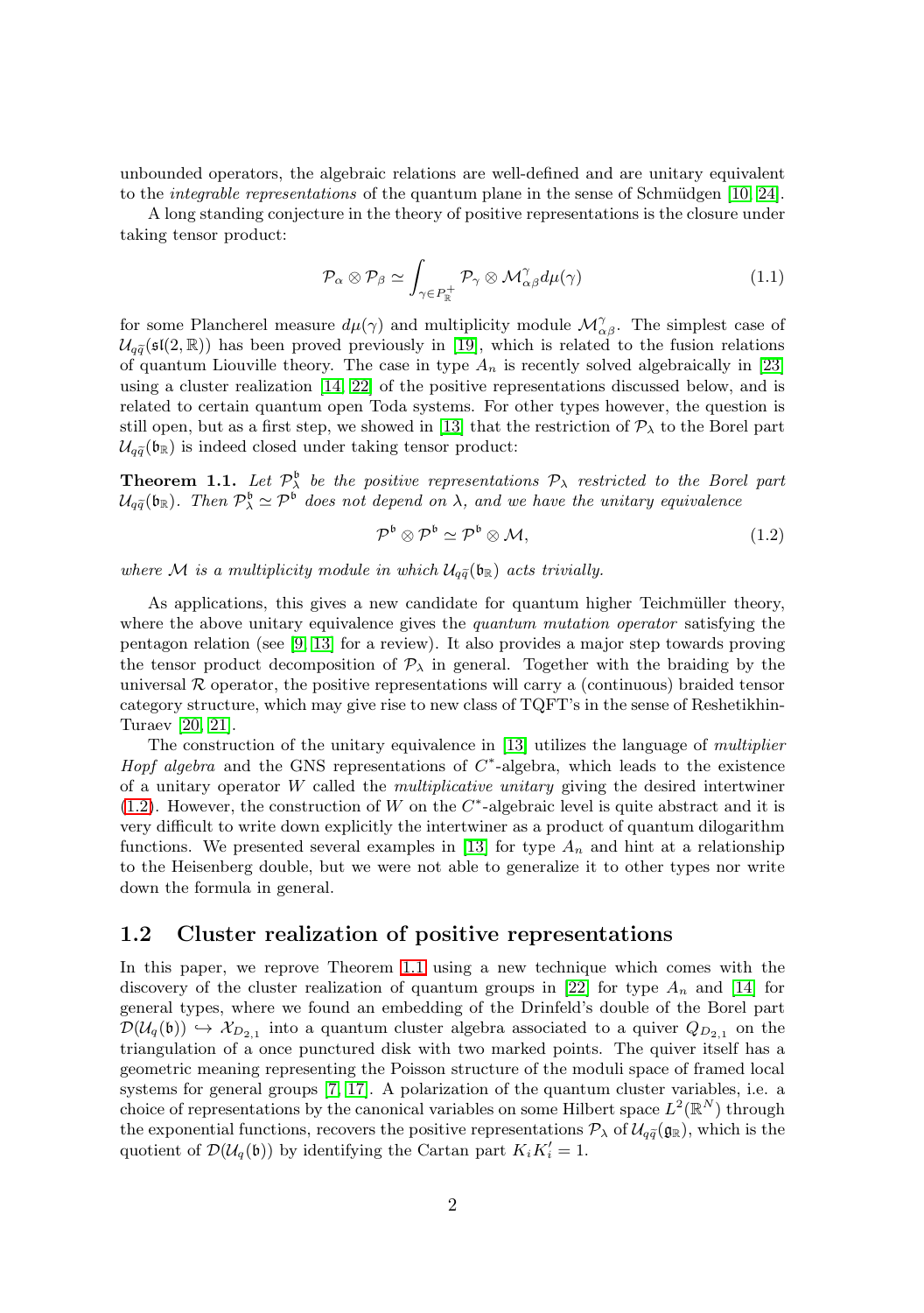In particular, the generators of  $\mathcal{U}_q(\mathfrak{g})$  can be represented combinatorially using certain paths on  $Q_{D_{2,1}}$  representing a telescoping sums of quantum cluster variables, while the coproduct is given by the quiver  $Q_{D_{2,2}}$  on twice-punctured disk with two marked points, which is simply concatenating two copies of  $Q_{D_{2,1}}$  along one edge. Furthermore, cluster mutations correspond to unitary equivalence of the representations  $\mathcal{P}_{\lambda}$ . Finally, to each triangulation, we constructed explicitly in  $[14]$  using the universal R matrix the sequence of cluster mutations  $\mu$  realizing quiver mutations associated to the flip of triangulation as in Figure [1.](#page-2-0)

<span id="page-2-0"></span>

Figure 1: Flip of triangulation, with  $Q, Q'$  the associated quivers.

In this new language, it turns out that the restriction  $\mathcal{P}_{\lambda}^{b}$  can be easily describe by the so-called  $F_i$ -paths as shown schematically in red below in Figure [2.](#page-2-1) A flip of triangulation in this case creates a self-folded triangle, but since for the study of  $\mathcal{P}^{\mathfrak{b}}_{\lambda}$ , the mutation sequence does not involve the gluing edge  $\mathcal E$  in the quiver, we can relax by un-gluing the edges  $\mathcal E$  and consider only a normal flip of triangulation as in Figure [6](#page-17-0) of Section [6,](#page-16-0) where we prove the main result:

<span id="page-2-1"></span>**Theorem 1.2.** The sequence of cluster mutations realizing the flip of triangulation preserves the  $F_i$ -paths representing the restriction of positive representations to  $\mathcal{U}_{q\tilde{q}}(\mathfrak{b}_\mathbb{R})$ .



Figure 2: Flipping to self-folded triangle, where the  $F_i$ -paths are preserved.

In particular, this shows that  $\mathcal{P}_{\lambda}^{\mathfrak{b}}$  is unitary equivalent to a representation  $\mathcal{P}^{\mathfrak{b}}$  representing the generators on the *basic quiver*  $Q_{D_{3,0}}$  associated only to a single triangle. In [\[13\]](#page-28-0) we call this the standard form, which is obtained by omitting half of the operators in the explicit representation of  $\mathcal{P}_{\lambda}^{b}$ , and coincides with the so-called *Feigin's homomorphism*.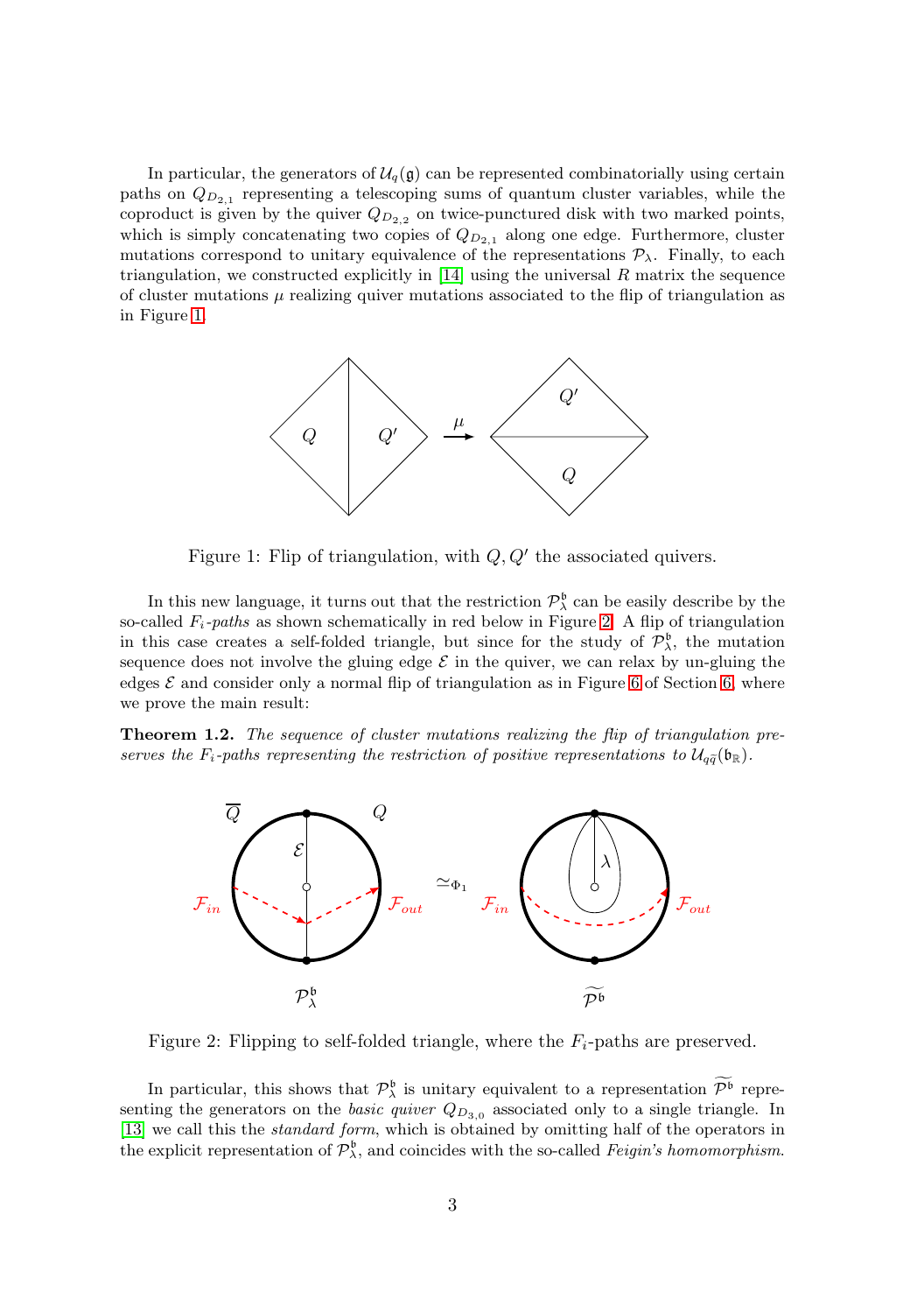Finally, the tensor product realized by concatenating two copies of  $Q_{D_{2,1}}$ , can be decomposed using three flips of triangles as shown schematically in Figure [3](#page-3-0) (which is the same as the first three steps in the proof of tensor product decomposition of  $P_{\lambda}$  for the whole quantum group in type  $A_n$  constructed in [\[23\]](#page-29-1)). Since we found in [\[14\]](#page-28-1) an explicit formula for the cluster mutations using a product of quantum dilogarithms, we *completely* solve the combinatorial problem posed in [\[13\]](#page-28-0) for explicitly writing down the tensor product decomposition of positive representations restricted to  $\mathcal{U}_{q\bar{q}}(\mathfrak{b}_{\mathbb{R}})$  of all types, which cannot be done previously without the cluster realization.

<span id="page-3-0"></span>

Figure 3: Tensor product decomposition  $\mathcal{P}^{\mathfrak{b}}_{\lambda} \otimes \mathcal{P}^{\mathfrak{b}}_{\lambda} \simeq \widetilde{\mathcal{P}^{\mathfrak{b}}} \otimes \mathcal{M}$ .

### 1.3 Outline of the paper

The paper is organized as follows. In Section [2,](#page-3-1) we recall the positive representations  $\mathcal{P}_{\lambda}$ and some identities of the quantum dilogarithm function  $g<sub>b</sub>$ . In Section [3,](#page-8-0) we recall the definitions and results concerning quantum torus algebra  $\mathcal{X}^i$ . In Section [4,](#page-11-0) we reconstruct the basic quiver  $Q^i$  in [\[14\]](#page-28-1) in the notation of the current paper, and in Section [5](#page-14-0) we recall the cluster realization of positive representations. Finally in Section [6,](#page-16-0) we prove the main result and in Section [7](#page-20-0) we give several examples to demonstrate the algorithms of the construction of the tensor product decomposition of positive representations restricted to the Borel part  $\mathcal{U}_{q\tilde{q}}(\mathfrak{b}_{\mathbb{R}})$ .

# Acknowledgments

I would like to thank Gus Schrader, Alexander Shapiro and Ian Le for valuable discussions and hospitality at University of Toronto and Perimeter Institute at which this work is inspired. This work is partly based on the talks given at CQIS-2017 held in Dubna, Russia, and the 2017 Autumn Meeting of the Mathematics Society of Japan. This work is supported by Top Global University Project, MEXT, Japan at Kyoto University, and JSPS KAKENHI Grant Numbers JP16K17571.

# <span id="page-3-1"></span>2 Preliminaries

In this section, let us recall several notations and definitions that will be used throughout the paper. We will follow mostly the convention used in [\[13\]](#page-28-0) and [\[14\]](#page-28-1).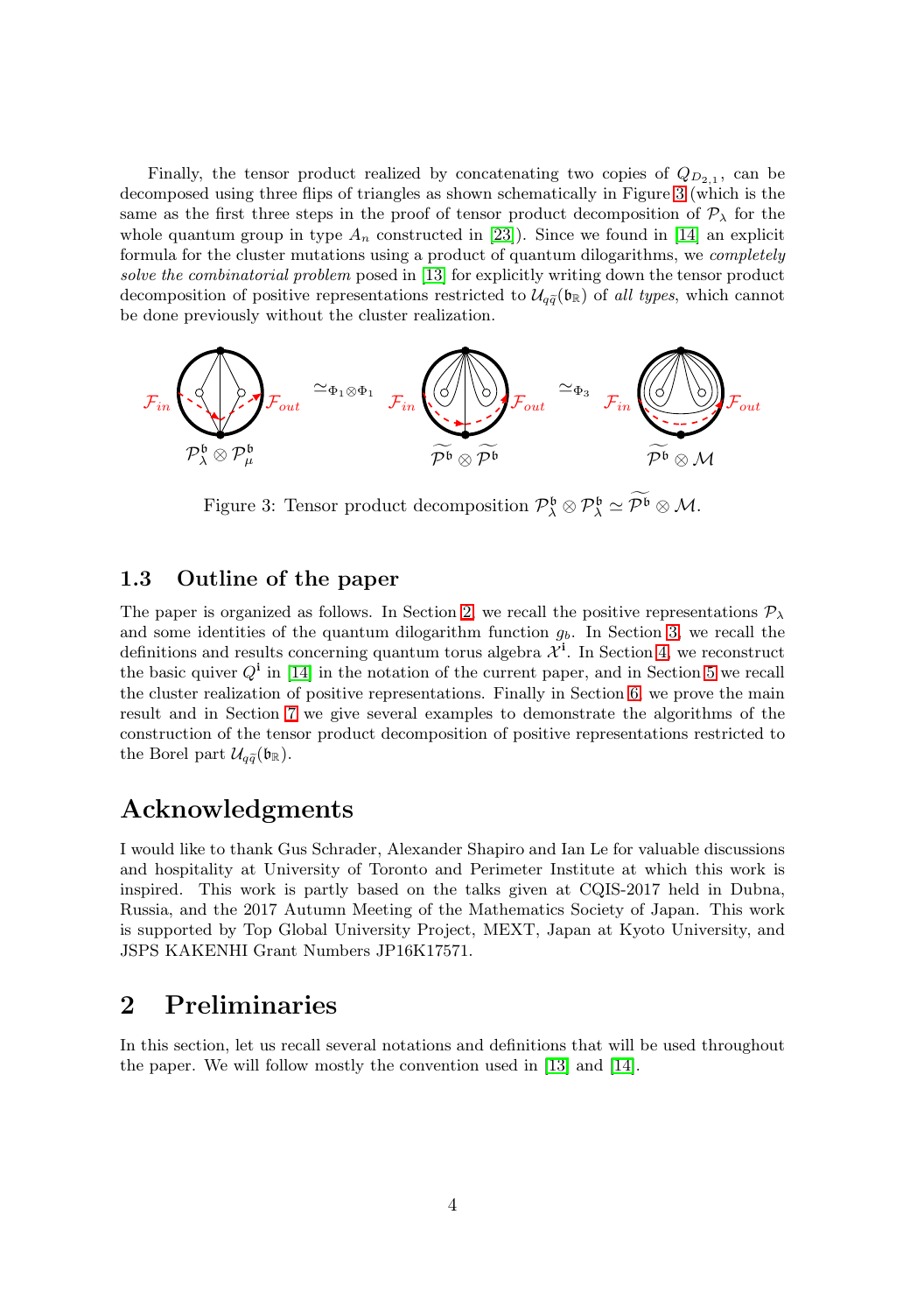### 2.1 Definition of the modular double  $\mathcal{U}_{q\tilde{q}}(\mathfrak{g}_{\mathbb{R}})$

Let g be a simple Lie algebra over  $\mathbb{C}, \mathcal{I} = \{1, 2, ..., n\}$  denotes the set of nodes of the Dynkin diagram of g where  $n = rank(g)$ . Let  $\{\alpha_i\}_{i \in \mathcal{I}}$  be the set of positive simple roots, and let  $w_0 \in W$  be the longest element of the Weyl group of  $\mathfrak{g}$ , where  $N := l(w_0)$  is the length of the longest word. We call a sequence

$$
\mathbf{i} = (i_1, ..., i_N) \in \mathcal{I}^N
$$

a reduced word of  $w_0$  if  $w_0 = s_{i_1}...s_{i_N}$  is a reduced expression, where  $s_{i_k}$  are the simple reflections of the root space. We will denote the reversed word by

$$
\overline{\mathbf{i}}:=(i_N,...,i_1).
$$

**Definition 2.1.** Let q be a formal parameter. Let  $(-, -)$  be the W-invariant inner product of the root lattice, and we define

$$
a_{ij} := \frac{2(\alpha_i, \alpha_j)}{(\alpha_i, \alpha_i)},
$$

such that  $A := (a_{ij})$  is the Cartan matrix.

We normalize  $(-,-)$  as follows: for  $i \in \mathcal{I}$ , we define the multipliers to be

$$
\mathbf{d}_{i} := \frac{1}{2}(\alpha_{i}, \alpha_{i}) := \begin{cases} 1 & i \text{ is long root or in the simply-laced case,} \\ \frac{1}{2} & i \text{ is short root in type } B, C, F, \\ \frac{1}{3} & i \text{ is short root in type } G_{2}, \end{cases}
$$
(2.1)

where  $(\alpha_i, \alpha_j) = -1$  when i, j are adjacent in the Dynkin diagram, such that

$$
\mathbf{d}_i a_{ij} = \mathbf{d}_j a_{ji}.
$$

We then define  $q_i := q^{d_i}$ , which we will also write as

$$
q_l := q,\tag{2.2}
$$

$$
q_s := \begin{cases} q^{\frac{1}{2}} & \text{g is of type } B_n, C_n, F_4, \\ q^{\frac{1}{3}} & \text{g is of type } G_2, \end{cases}
$$
 (2.3)

for the q parameters corresponding to long and short roots respectively.

**Definition 2.2.** [\[3,](#page-28-2) [15\]](#page-28-3) The Drinfeld-Jimbo quantum group  $\mathcal{U}_q(\mathfrak{g}_{\mathbb{R}})$  is the Hopf algebra generated by  $\{E_i, F_i, K_i^{\pm 1}\}_{i \in \mathcal{I}}$  over  $\mathbb C$  subjected to the relations for  $i, j \in \mathcal{I}$ :

$$
K_i E_j = q_i^{a_{ij}} E_j K_i, \qquad K_i F_j = q_i^{-a_{ij}} F_j K_i, \qquad [E_i, F_j] = \delta_{ij} \frac{K_i - K_i^{-1}}{q_i - q_i^{-1}}, \qquad (2.4)
$$

together with the Serre relations for  $i \neq j$ :

$$
\sum_{k=0}^{1-a_{ij}} (-1)^k \frac{[1-a_{ij}]_{q_i}!}{[1-a_{ij}-k]_{q_i}![k]_{q_i}!} X_i^k X_j X_i^{1-a_{ij}-k} = 0, \qquad X = E, F,
$$
 (2.5)

where  $[k]_q := \frac{q^k - q^{-k}}{q - q^{-1}}$ .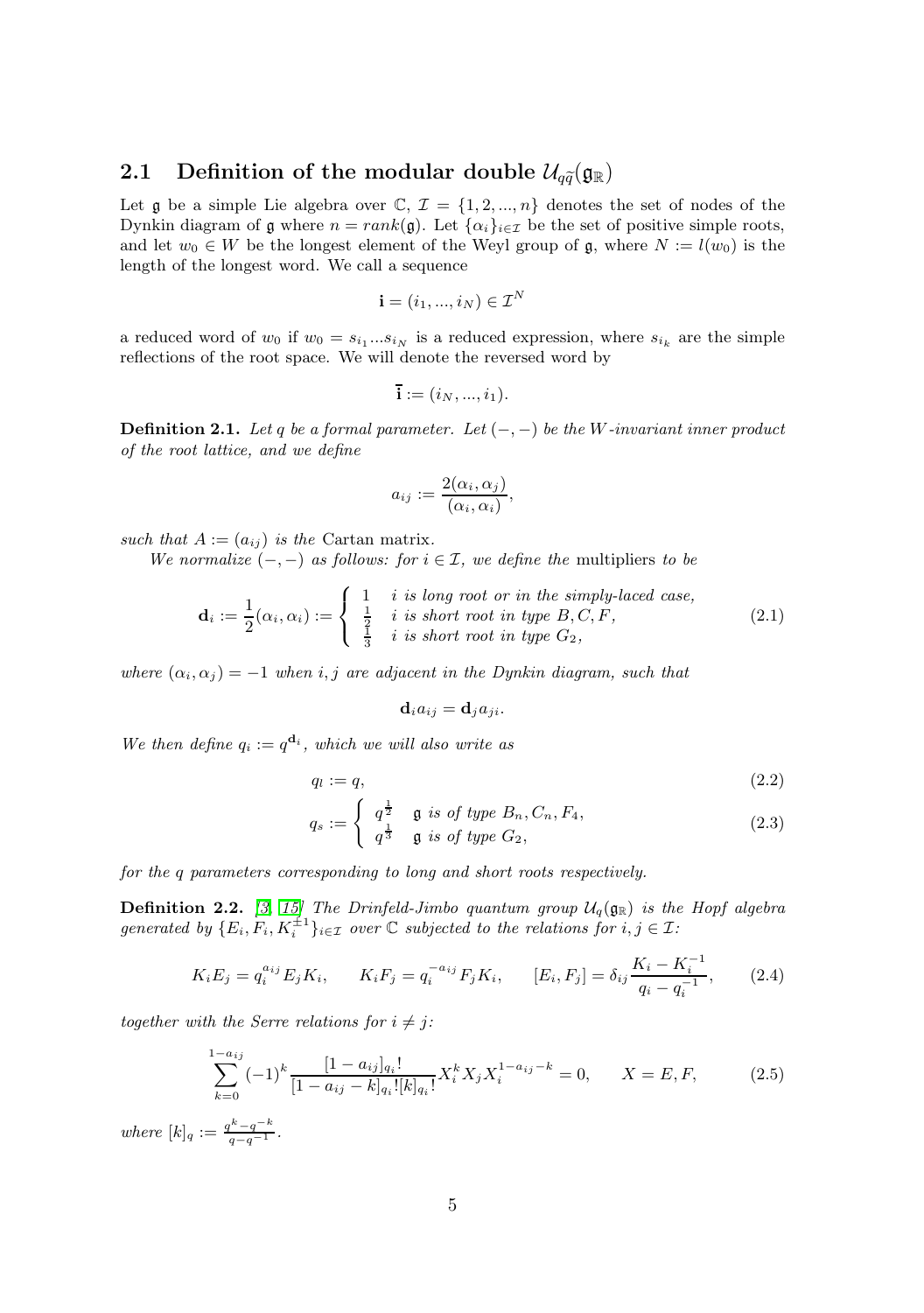The Hopf algebra structure of  $\mathcal{U}_q(\mathfrak{g})$  is given by

$$
\Delta(E_i) = 1 \otimes E_i + E_i \otimes K_i, \qquad (2.6)
$$

$$
\Delta(F_i) = F_i \otimes 1 + K_i^{-1} \otimes F_i,\tag{2.7}
$$

$$
\Delta(K_i) = K_i \otimes K_i. \tag{2.8}
$$

We will not need the counit and antipode in this paper.

In the split real case, it is required that  $|q|=1$ . Throughout the paper, we let

$$
q := e^{\pi\sqrt{-1}b^2} \tag{2.9}
$$

with  $0 < b^2 < 1$  and  $b^2 \in \mathbb{R} \setminus \mathbb{Q}$ . We also write

$$
q_i := e^{\pi \sqrt{-1}b_i^2}
$$

such that

$$
b_i := \begin{cases} b_l := b & \alpha_i \text{ is long root or } \mathfrak{g} \text{ is simply-laced,} \\ b_s := \sqrt{\mathbf{d}_i} b & \alpha_i \text{ is short root.} \end{cases} \tag{2.10}
$$

We define  $\mathcal{U}_q(\mathfrak{g}_{\mathbb{R}})$  to be the real form of  $\mathcal{U}_q(\mathfrak{g})$  induced by the star structure

$$
E_i^* = E_i, \qquad F_i^* = F_i, \qquad K_i^* = K_i. \tag{2.11}
$$

Finally, from the results of [\[11,](#page-28-10) [12\]](#page-28-11), let  $\tilde{q} := e^{\pi\sqrt{-1}b_s^{-2}}$  and we define the modular double to be

$$
\mathcal{U}_{q\widetilde{q}}(\mathfrak{g}_{\mathbb{R}}):=\mathcal{U}_{q}(\mathfrak{g}_{\mathbb{R}})\otimes\mathcal{U}_{\widetilde{q}}(\mathfrak{g}_{\mathbb{R}}) \qquad \text{g is simply-laced},\tag{2.12}
$$

$$
\mathcal{U}_{q\widetilde{q}}(\mathfrak{g}_{\mathbb{R}}) := \mathcal{U}_{q}(\mathfrak{g}_{\mathbb{R}}) \otimes \mathcal{U}_{\widetilde{q}}({}^{L}\mathfrak{g}_{\mathbb{R}}) \qquad \text{otherwise}, \tag{2.13}
$$

where  ${}^L\mathfrak{g}_{\mathbb{R}}$  is the Langlands dual obtained by interchanging the long and short roots of  $\mathfrak{g}_{\mathbb{R}}$ .

### <span id="page-5-0"></span>2.2 Positive representations of  $\mathcal{U}_{q\tilde{q}}(\mathfrak{g}_{\mathbb{R}})$

In [\[8,](#page-28-4) [11,](#page-28-10) [12\]](#page-28-11), a special class of representations for  $\mathcal{U}_{q\tilde{q}}(\mathfrak{g}_{\mathbb{R}})$ , called the positive representations, is defined. The generators of  $\mathcal{U}_{q\bar{q}}(\mathfrak{g}_{\mathbb{R}})$  are realized by positive essentially self-adjoint operators on certain Hilbert space, and satisfy the transcendental relations [\(2.15\)](#page-6-0). In particular the quantum group and its modular double counterpart are represented on the same Hilbert space, generalizing the situation of  $\mathcal{U}_{q\bar{q}}(\mathfrak{sl}(2,\mathbb{R}))$  introduced in [\[4,](#page-28-5) [5\]](#page-28-6) and studied in [\[19\]](#page-28-9). More precisely,

**Theorem 2.3.** [\[8,](#page-28-4) [11,](#page-28-10) [12\]](#page-28-11) Define the rescaled generators to be

$$
\mathbf{e}_i := 2\sin(\pi b_i^2) E_i, \qquad \mathbf{f}_i := 2\sin(\pi b_i^2) F_i. \tag{2.14}
$$

There exists a family of representations  $\mathcal{P}_{\lambda}$  of  $\mathcal{U}_{q\bar{q}}(\mathfrak{g}_{\mathbb{R}})$  parametrized by the  $\mathbb{R}_{+}$ -span of the cone of positive weights  $\lambda \in P_{\mathbb{R}}^+$ , or equivalently by  $\lambda \in \mathbb{R}_+^{rank(\mathfrak{g})}$ , such that

• The generators  $\mathbf{e}_i, \mathbf{f}_i, K_i$  are represented by positive essentially self-adjoint operators acting on  $L^2(\mathbb{R}^N)$  where  $N = l(w_0)$ .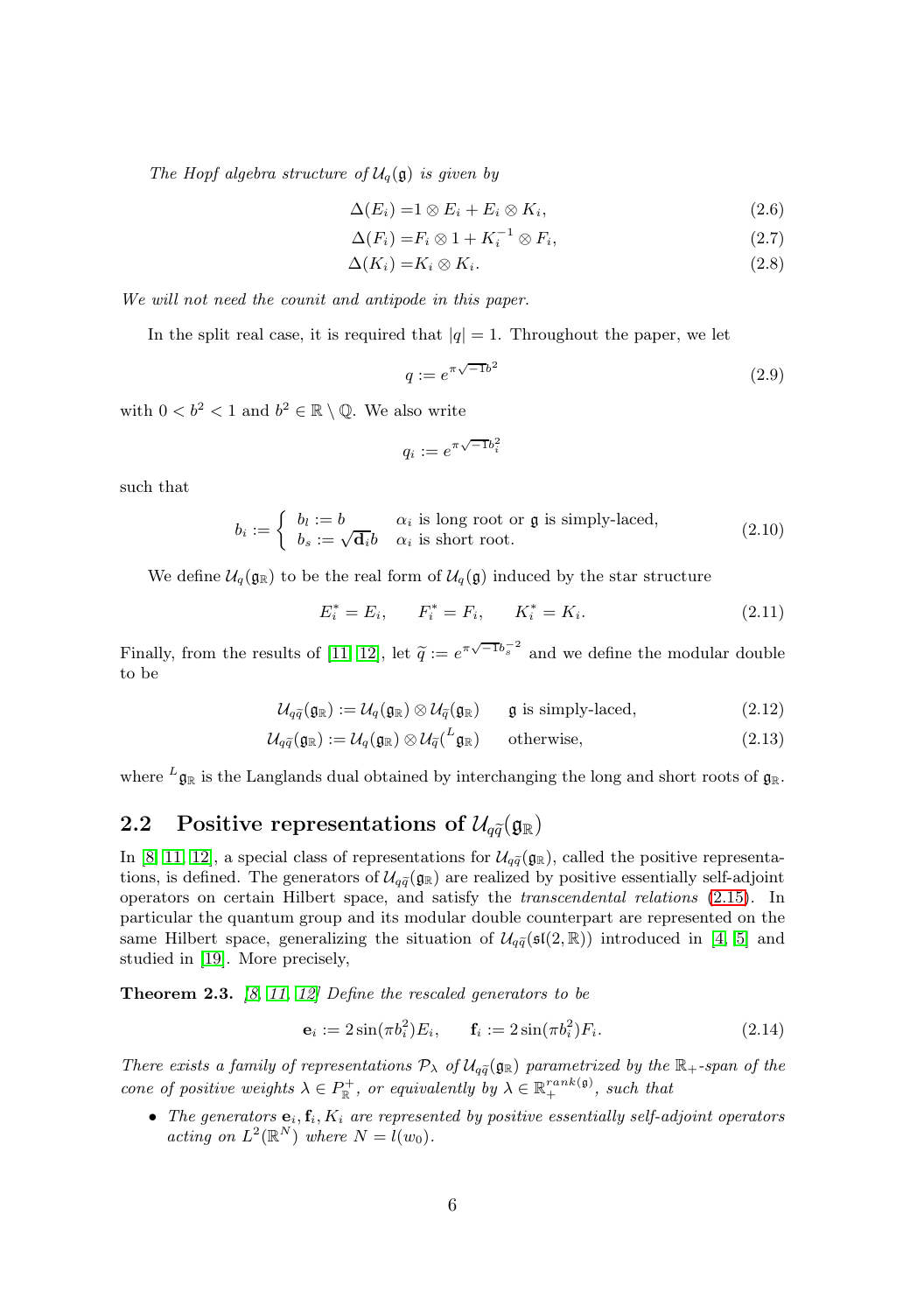• Define the transcendental generators:

<span id="page-6-0"></span>
$$
\widetilde{\mathbf{e}_i} := \mathbf{e}_i^{\frac{1}{b_i^2}}, \qquad \widetilde{\mathbf{f}_i} := \mathbf{f}_i^{\frac{1}{b_i^2}}, \qquad \widetilde{K_i} := K_i^{\frac{1}{b_i^2}}.
$$
\n(2.15)

- − if **g** is simply-laced, the generators  $\tilde{\mathbf{e}}_i$ ,  $\mathbf{f}_i$ ,  $K_i$  are obtained by replacing b with  $b^{-1}$  in the representations of the generators  $\mathbf{e}_i$ ,  $\mathbf{f}_i$ ,  $K_i$ .
- $-I$ f g is non-simply-laced, then the generators  $\widetilde{E}_i$ ,  $\widetilde{F}_i$ ,  $\widetilde{K}_i$  with  $\widetilde{e}_i := 2 \sin(\pi b_i^{-2}) \widetilde{E}_i$ and  $\widetilde{\mathbf{f}}_i := 2 \sin(\pi b_i^{-2}) \widetilde{F}_i$  generate  $\mathcal{U}_{\widetilde{q}}({}^L \mathfrak{g}_{\mathbb{R}})$ .
- The generators  $\mathbf{e}_i, \mathbf{f}_i, K_i$  and  $\widetilde{\mathbf{e}}_i, \widetilde{\mathbf{f}}_i, \widetilde{K_i}$  commute weakly up to a sign.

Let  $\mathcal{P}_{\lambda} \simeq L^2(\mathbb{R}^N, du_1...du_N)$ , and let  $u_k, p_k := \frac{1}{2\pi\sqrt{-1}} \frac{\partial}{\partial u_k}$  be the standard position and momentum operator respectively acting on  $L^2(\mathbb{R}^N)$  as self-adjoint operators. Then the representations can be constructed explicitly as follows:

<span id="page-6-1"></span>**Theorem 2.4.** [\[11,](#page-28-10) [12\]](#page-28-11) For a fixed reduced word  $\mathbf{i} = (i_1, ..., i_N)$ , the positive representation  $\mathcal{P}_\lambda^{\bf i}$  parametrized by  $\lambda = (\lambda_1, ..., \lambda_n) \in \mathbb{R}_{\geq 0}^n$  is given by positive essentially self-adjoint operators

$$
K_i = \exp\left(-2\pi b_i \lambda_i - \pi \sum_{k=1}^N a_{i,i_k} b_{i_k} u_k\right),\tag{2.16}
$$

$$
\mathbf{f}_i = \mathbf{f}_i^- + \mathbf{f}_i^+ \tag{2.17}
$$

<span id="page-6-2"></span>
$$
:= \sum_{k:i_k=i} \mathbf{f}^{k,-} + \sum_{k:i_k=i} \mathbf{f}^{k,+},
$$

acting on  $L^2(\mathbb{R}^N)$ , where

$$
\mathbf{f}^{k,\pm} := \exp\left(\pm \left(\sum_{j=1}^{k-1} \pi b_{i_j} a_{i_j, i_k} u_j + \pi b_{i_k} u_k + 2\pi b_{i_k} \lambda_{i_k}\right) + 2\pi b_{i_k} p_k\right). \tag{2.18}
$$

The  $E_i$  generators corresponding to the right most root  $i_N$  of i is given explicitly by

$$
\mathbf{e}_{i_N} = \mathbf{e}_{i_N}^- + \mathbf{e}_{i_N}^+ \tag{2.19}
$$
  
 :=  $e^{\pi b_{i_N}(u_N - 2p_N)} + e^{\pi b_{i_N}(-u_N - 2p_N)},$ 

while for the other generators we have in general

$$
\mathbf{e}_i = \mathbf{e}_i^- + \mathbf{e}_i^+, \tag{2.20}
$$

where  $\mathbf{e}_i^{\pm}$  can be obtained from conjugation by quantum dilogarithms of  $\mathbf{e}_{i_N}^{\pm}$  above, and can be realized explicitly as the  $E_i$ -paths polynomials on the cluster realization [\[14\]](#page-28-1) (cf. Section [5\)](#page-14-0).

**Theorem 2.5.** For any reduced words **i** and **i'**, we have unitary equivalence

$$
\mathcal{P}_{\lambda} \simeq \mathcal{P}_{\lambda}^{\mathbf{i}} \simeq \mathcal{P}_{\lambda}^{\mathbf{i}'}.
$$
\n(2.21)

In particular, for any root index  $i \in \mathcal{I}$ , we can choose i with  $i_N = i$  in order to observe that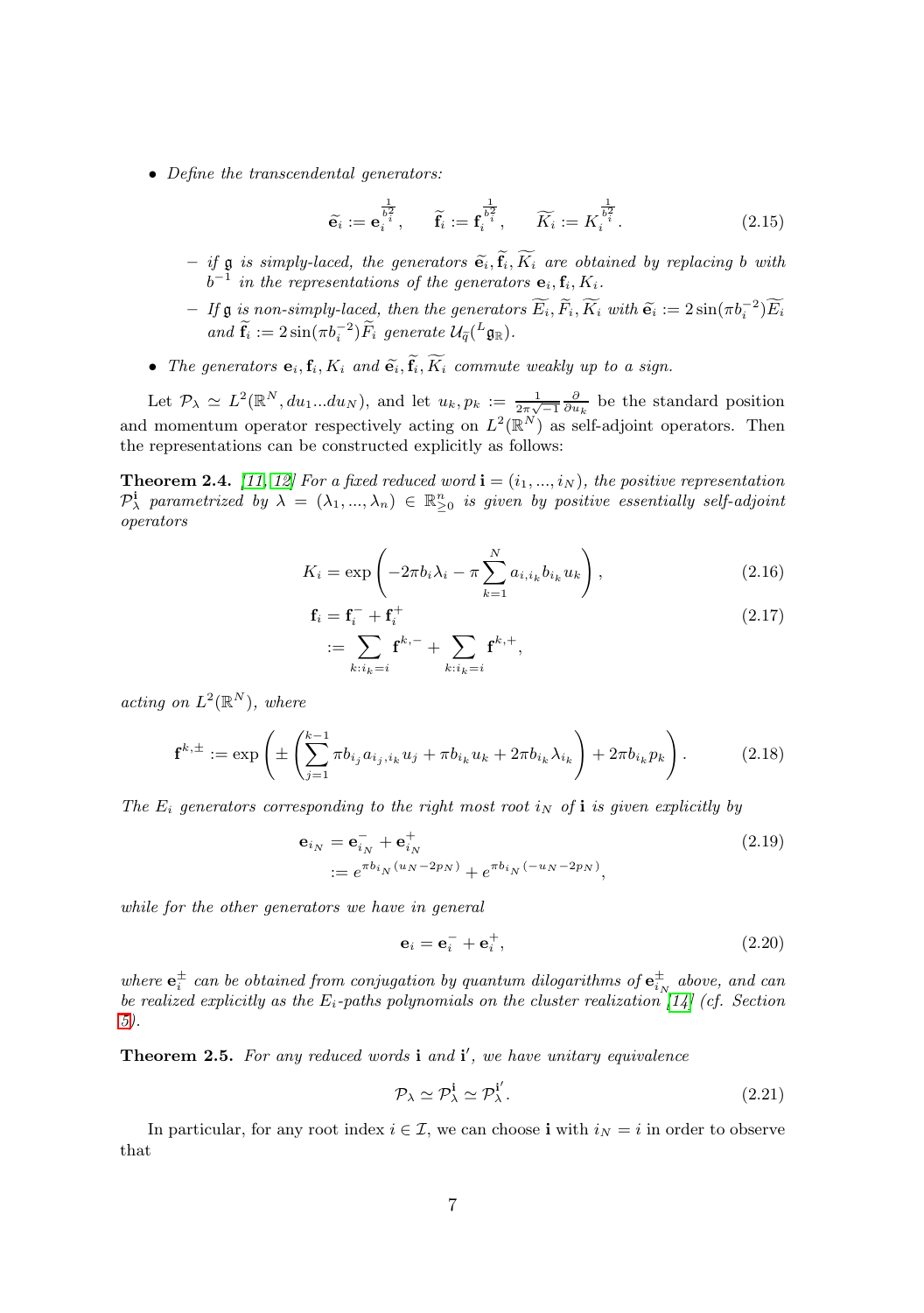<span id="page-7-1"></span>**Corollary 2.6.** For any  $i = 1, ..., n$ , we have

$$
\mathbf{f}_{i}^{-} \mathbf{f}_{i}^{+} = q_{i}^{-2} \mathbf{f}_{i}^{+} \mathbf{f}_{i}^{-}, \qquad \mathbf{e}_{i}^{-} \mathbf{e}_{i}^{+} = q_{i}^{-2} \mathbf{e}_{i}^{+} \mathbf{e}_{i}^{-}, \tag{2.22}
$$

$$
\frac{[\mathbf{e}_i^{\pm}, \mathbf{f}_j^{\mp}]}{q_i - q_i^{-1}} = \mp \delta_{ij} K_i^{\pm 1},\tag{2.23}
$$

$$
\mathbf{f}^{k,\pm}\mathbf{f}^{l,\pm} = q_{i_k}^{\pm a_{kl}} \mathbf{f}^{l,\pm}\mathbf{f}^{k,\pm}, \qquad 1 \le l < k \le N. \tag{2.24}
$$

**Remark 2.7.** We see that, for example, the triple  $\{e_i^-, f_i^+, K_i^{-1}\}$  forms the commutation relation of the Heisenberg double  $(16)$ , which will be needed to prove the tensor product decomposition of the positive representations restricted to the Borel part in Section [6,](#page-16-0) thus confirming the intuition discussed in [\[13\]](#page-28-0).

### 2.3 Quantum dilogarithm identities

We recall the quantum dilogarithm identities needed in this paper. More details can be found in [\[6,](#page-28-18) [14\]](#page-28-1). The non-compact quantum dilogarithm is a meromorphic function that can be represented as an integral expression:

$$
g_b(x) := \exp\left(\frac{1}{4} \int_{\mathbb{R}+i0} \frac{x^{\frac{t}{ib}}}{\sinh(\pi bt)\sinh(\pi b^{-1}t)} \frac{dt}{t}\right),\tag{2.25}
$$

such that by functional calculus, it is unitary when  $x$  is positive self-adjoint.

Remark 2.8. During formal algebraic manipulation, one may consider its compact version instead, which in terms of formal power series are related by

$$
g_b(x) \sim \Psi^q(x)^{-1},
$$
\n(2.26)

where the Faddeev-Kashaev's quantum dilogarithm is

$$
\Psi^{q}(x) := \prod_{r=0}^{\infty} (1 + q^{2r+1} x)^{-1} = Exp_{q^{-2}}\left(\frac{u}{q - q^{-1}}\right),\tag{2.27}
$$

with

$$
Exp_q(x) := \sum_{k \ge 0} \frac{x^k}{(k)_q!}, \qquad (k)_q := \frac{1 - q^k}{1 - q}.
$$
\n(2.28)

We will only need the following identities in this paper.

**Lemma 2.9** (Quantum dilogarithm identities). Let  $u, v$  be positive self-adjoint variables. If  $uv = q^2vu$ , then we have the quantum exponential relation:

<span id="page-7-2"></span>
$$
g_b(u+v) = g_b(u)g_b(v),
$$
\n(2.29)

and the conjugation

<span id="page-7-0"></span>
$$
g_b(v)ug_b(v)^* = qvu + u,
$$
  
\n
$$
g_b(u)^*vg_b(u) = v + qvu.
$$
\n(2.30)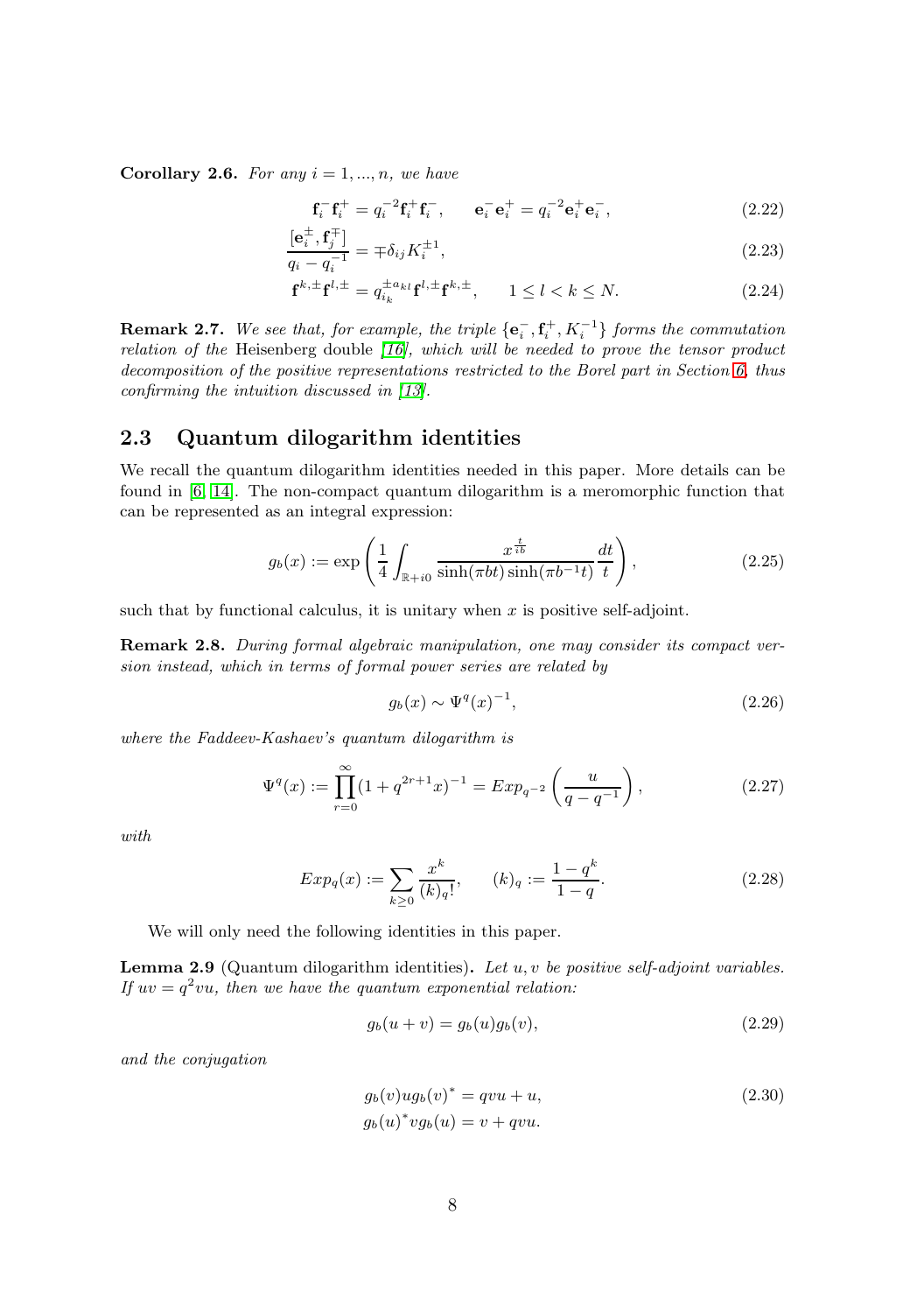We also have in the doubly-laced case  $(\sqrt{2}b_s = b)$ 

$$
g_{b_s}(u+v) = g_{b_s}(u)g_b(q^{-1}uv)g_{b_s}(v).
$$
\n(2.31)

Let again  $u, v$  be positive self-adjoint and define

<span id="page-8-3"></span><span id="page-8-2"></span>
$$
c := \frac{[u, v]}{q - q^{-1}},
$$

such that  $uc = q^2 cu$  and  $cv = q^2 vc$ . Then we have the generalized equation:

$$
g_b(v)ug_b^*(v) = c + u,
$$
  
\n
$$
g_b(u)^*vg_b(u) = v + c,
$$
\n(2.32)

<span id="page-8-0"></span>in which [\(2.30\)](#page-7-0) is a special case.

# 3 Quantum cluster algebra

In this section, let us recall the notation of the quantum torus algebra used in this paper. We will follow mostly the notations used in [\[14\]](#page-28-1) and [\[22\]](#page-29-2) but with some modifications.

#### 3.1 Quantum torus algebra and quiver

**Definition 3.1** (Cluster seed). A cluster seed is a datum  $\mathbf{i} = (I, I_0, B, D)$  where I is a finite set,  $I_0 \subset I$  is a subset called the frozen subset,  $B = (b_{ij})_{i,j \in I}$  a skew-symmetrizable  $\frac{1}{2}\mathbb{Z}\text{-}valued$  matrix called the exchange matrix, and  $D = diag(d_i)_{i \in I}$  is a diagonal Q-matrix called the multiplier such that  $DB = -B^T D$  is skew-symmetric.

Notation 3.2. In the rest of the paper, we will write  $\mathbf{i}' = (I', I'_0, B', D')$  and  $\mathbf{i} =$  $(I, I_0, B, D)$  and the respective elements as  $i' \in I', i \in I$  etc. for convenience.

**Definition 3.3** (Quantum torus algebra). Let q be a formal parameter. We define the quantum torus algebra  $\mathcal{X}^i$  associated to a cluster seed i to be an associative algebra over  $\mathbb{C}[q^d]$ , where  $d = \min_{i \in I}(d_i)$ , generated by  $\{X_i\}_{i \in I}$  subject to the relations

$$
X_i X_j = q^{-2w_{ij}} X_j X_i, \t i, j \in I,
$$
\n(3.1)

where

<span id="page-8-1"></span>
$$
w_{ij} = d_i b_{ij} = -w_{ij}.\tag{3.2}
$$

The generators  $X_i \in \mathcal{X}^i$  are called the quantum cluster variables, and they are frozen if  $i \in I_0$ . We denote by  $\mathbf{T}^i$  the non-commutative field of fraction of  $\mathcal{X}^i$ .

Alternatively, given B and D as above, let  $\Lambda_i$  be a lattice with basis  $\{e_i\}_{i\in I}$ , and define a skew symmetric  $d\mathbb{Z}$ -valued form on  $\Lambda_i$  by  $(e_i, e_j) := w_{ij}$ . Then  $\mathcal{X}^i$  is generated by  ${X_\lambda}_{\lambda \in \Lambda_i}$  with  $X_0 := 1$  subject to the relations

$$
q^{(\lambda,\mu)}X_{\lambda}X_{\mu} = X_{\lambda+\mu}.
$$
\n(3.3)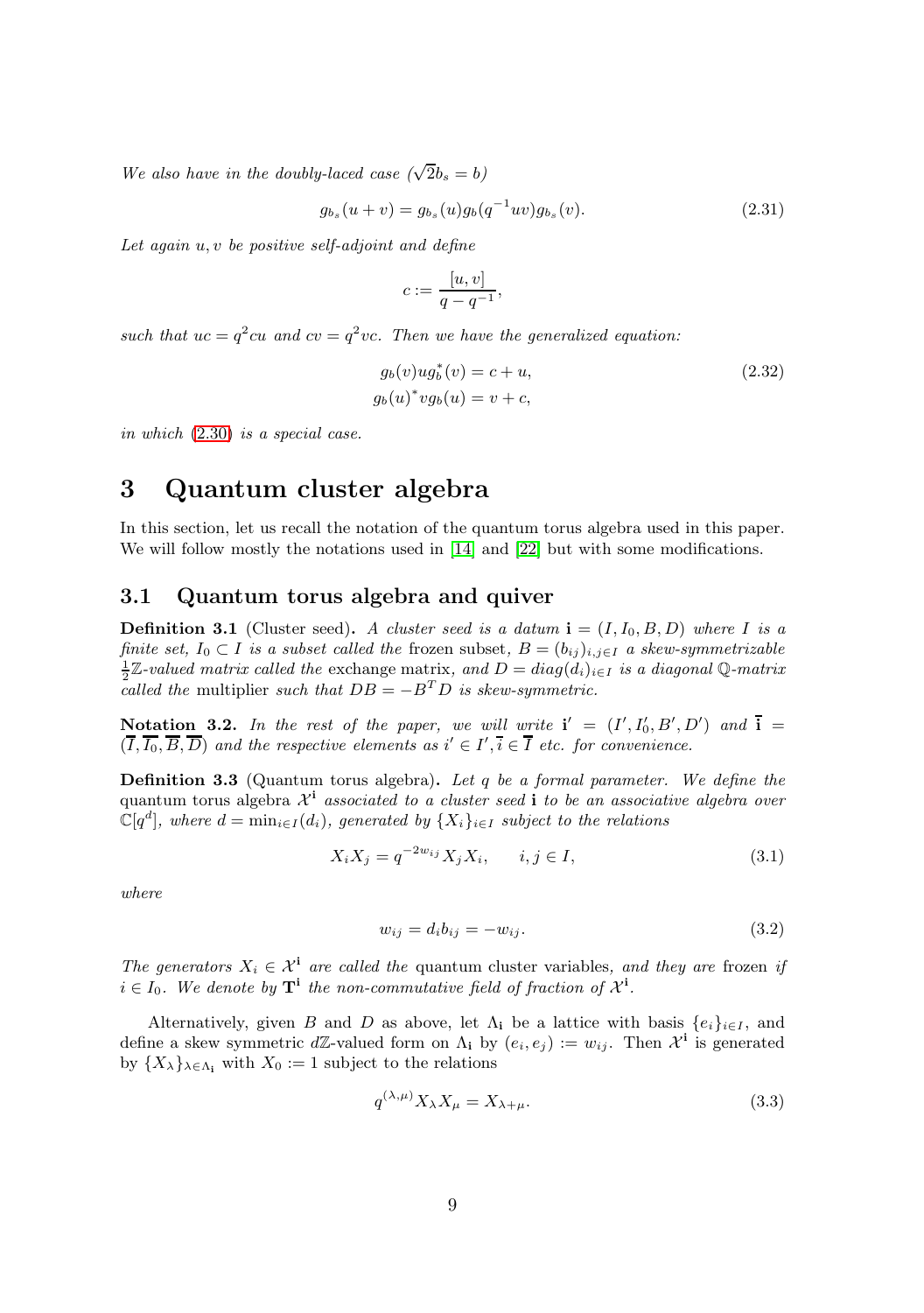**Notation 3.4.** Under this realization, we shall write  $X_i = X_{e_i}$ , and define the notation

$$
X_{i_1,\dots,i_k} := X_{e_{i_1} + \dots + e_{i_k}},\tag{3.4}
$$

or more generally for  $n_1, ..., n_k \in \mathbb{Z}$ ,

$$
X_{i_1^{n_1}, \dots, i_k^{n_k}} := X_{n_1 e_{i_1} + \dots + n_k e_{i_k}}.\tag{3.5}
$$

Let  $c_{ij} \in \frac{1}{2}\mathbb{Z}$  for  $i, j \in I$  be defined by  $c_{ij} = \begin{cases} b_{ij} & \text{if } d_i = d_j, \\ w_{ij} & \text{otherwise.} \end{cases}$  $w_{ij}$  otherwise.

**Definition 3.5** (Quiver associated to i). We associate to each seed  $\mathbf{i} = (I, I_0, B, D)$  a quiver  $Q^i$  with vertices labeled by I and adjacency matrix  $(c_{ij})_{i,j\in I}$ . We call  $i \in I$  a short (resp. long) node if  $q^{d_i} = q_s$  (resp.  $q^{d_i} = q$ ). An arrow  $i \longrightarrow j$  represents the algebraic relation

$$
X_i X_j = q_*^{-2} X_j X_i
$$
\n(3.6)

where  $q_* = q_s$  if both i, j are short nodes, or  $q_* = q$  otherwise.

<span id="page-9-0"></span>We will use squares to denote frozen nodes  $i \in I_0$  and circles otherwise. We will also use dashed arrow if  $c_{ij} = \frac{1}{2}$ , which only occurs between frozen nodes. We will represent the algebraic relations  $(3.1)$  by thick or thin arrows (see Figure [4\)](#page-9-0) for display convenience (thickness is not part of the data of the quiver). Thin arrows only occur in the non-simplylaced case between two short nodes.



Figure 4: Arrows between nodes and their algebraic meaning.

<span id="page-9-1"></span>**Definition 3.6.** A positive representation of the quantum torus algebra  $\mathcal{X}^i$  on a Hilbert space  $\mathcal{H} = L^2(\mathbb{R}^M)$  is an assignment

$$
X_i = e^{2\pi b L_i}, \qquad i \in I,
$$
\n
$$
(3.7)
$$

where  $L_i := L_i(u_k, p_k, \lambda_k)$  is a linear combination of the position and momentum operators  ${u_k, p_k}_{k=1}^M$  and complex parameters  $\lambda_k$  with

$$
[L_i, L_j] = \frac{w_{ij}}{2\pi\sqrt{-1}},
$$
\n(3.8)

such that  $X_i$  acts as a positive self-adjoint operator on  $\mathcal{H}$ .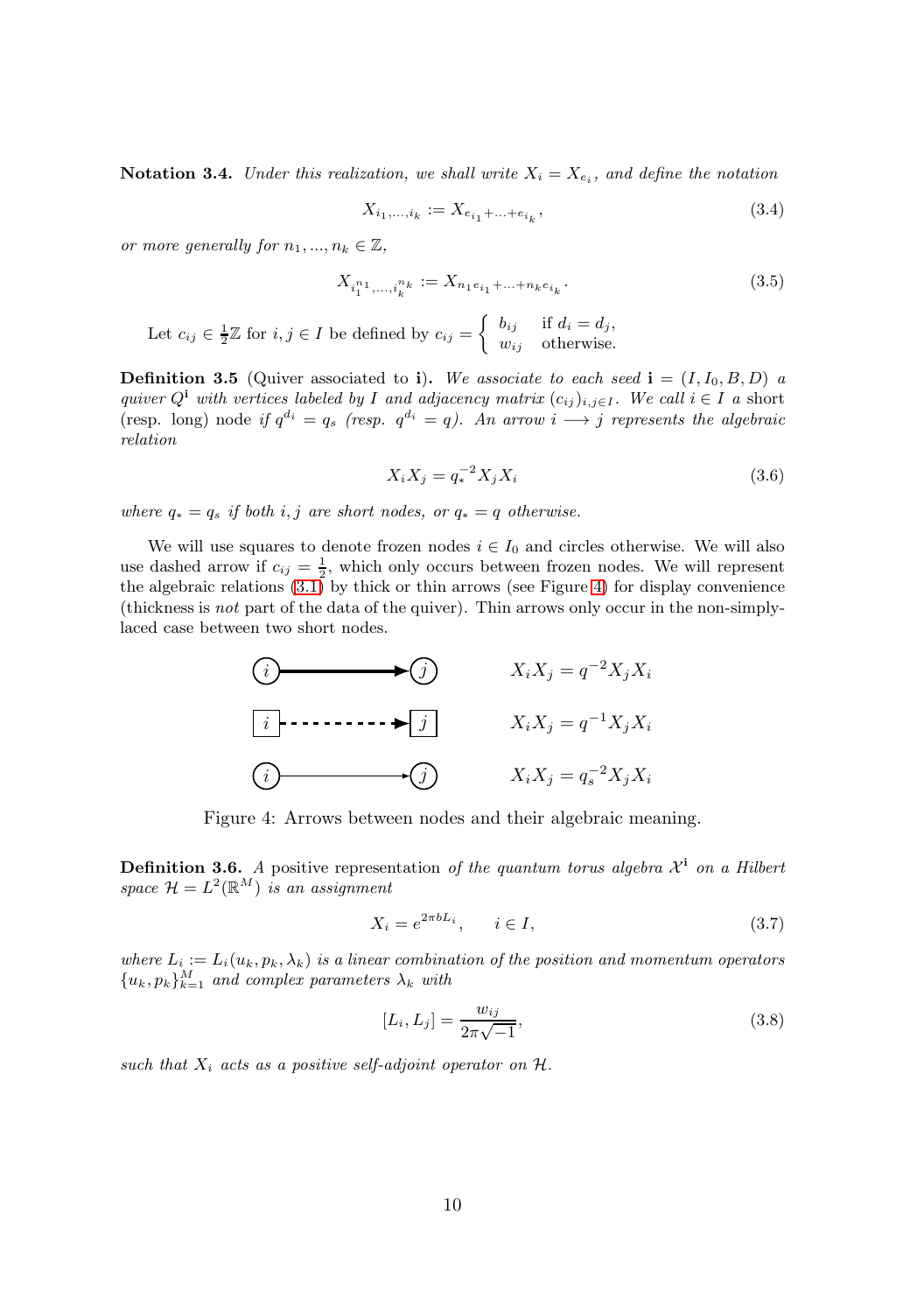#### 3.2 Quantum cluster mutation

Next we define the cluster mutations of a seed and its quiver, and the quantum cluster mutations for the algebra. Here we will use the notion that keeps the indexing  $I$  of the seeds, which ensures the consistency of the relation  $\mu_k^2 = \text{Id}$ .

**Definition 3.7** (Cluster mutation). Given a pair of seeds i, i' with  $I = I', I_0 = I'_0$ , and an element  $k \in I \setminus I_0$ , a cluster mutation in direction k is an isomorphism  $\mu_k : \mathbf{i} \longrightarrow \mathbf{i}'$ such that  $\mu_k(i) = i$  for all  $i \in I$ ,  $d'_i = d_i$ , and

$$
b'_{ij} = \begin{cases} -b_{ij} & if \ i=k \ or \ j=k, \\ b_{ij} + \frac{b_{ik}|b_{kj}| + |b_{ik}|b_{kj}}{2} & otherwise. \end{cases}
$$
 (3.9)

Then the quiver mutation  $Q^i \longrightarrow Q^{i'}$  corresponding to the mutation  $\mu_k$  can be performed by the well-known rule (with obvious generalization for dashed arrows)

- $(1)$  reverse all the arrows incident to the vertex k;
- (2) for each pair of arrows  $i \rightarrow k$  and  $k \rightarrow j$ , add  $n_{ij}^k$  arrows from  $i \rightarrow j$ , where  $n_{ij}^k = d_k^{-1}$  if k is a short node and both i, j are long nodes, or  $n_{ij}^k = 1$  otherwise;
- (3) delete any 2-cycles.

**Definition 3.8** (Quantum cluster mutation). The cluster mutation  $\mu_k : \mathbf{i} \longrightarrow \mathbf{i}'$ , induces an isomorphism  $\mu_k^q : T^{i'} \longrightarrow T^i$  called the quantum cluster mutation, which can be written an isomorphism  $\mu_k : \mathbf{I} \longrightarrow \mathbf{I}$  called the association of two homomorphisms

$$
\mu_k^q = \mu_k^\# \circ \mu_k',\tag{3.10}
$$

where  $\mu'_k : \mathbf{T}^{i'} \longrightarrow \mathbf{T}^{i}$  is a monomial transformation defined by

$$
\mu'_{k}(\widehat{X}_{i}) := \begin{cases}\nX_{k}^{-1} & \text{if } i = k, \\
X_{i} & \text{if } i \neq k \text{ and } b_{ki} \leq 0, \\
q_{i}^{b_{ik}b_{ki}} X_{i} X_{k}^{b_{ki}} & \text{if } i \neq k \text{ and } b_{ki} \geq 0,\n\end{cases}
$$
\n(3.11)

and  $\mu_k^{\#} : \mathbf{T}^i \longrightarrow \mathbf{T}^i$  is a conjugation by the quantum dilogarithm function

$$
\mu_k^{\#} := Ad_{g_{b_k}^*(X_k)},\tag{3.12}
$$

where  $b_k = \sqrt{d_k}b$ .

It is also useful to recall the following lemma from [\[22,](#page-29-2) Lemma 1.1]:

<span id="page-10-0"></span>**Lemma 3.9.** Let  $\mu_{i_1},...,\mu_{i_k}$  be a sequence of mutation, and denote the intermediate seeds by  $\mathbf{i}_j := \mu_{i_j} \cdots \mu_{i_1}(\mathbf{i})$ . Then the induced quantum cluster mutation  $\mu_{i_1}^q \cdots \mu_{i_k}^q : \mathbf{T}^{\mathbf{i}_k} \longrightarrow \mathbf{T}^{\mathbf{i}_k}$ can be written as

$$
\mu_{i_1}^q \cdots \mu_{i_k}^q = \Phi_k \circ M_k,\tag{3.13}
$$

where  $M_k : \mathbf{T}^{i_k} \longrightarrow \mathbf{T}^{i}$  and  $\Phi_k : \mathbf{T}^{i} \longrightarrow \mathbf{T}^{i}$  are given by

$$
M_k := \mu'_{i_1} \mu'_{i_2} \cdots \mu'_{i_k},\tag{3.14}
$$

$$
\Phi_k := Ad_{g_{b_{i_1}}^* (X_{i_1})} Ad_{g_{b_{i_2}}^* (M_1 (X_{i_2}^{(1)}))} \cdots Ad_{g_{b_{i_k}}^* (M_{k-1} (X_{i_k}^{(k-1)}))},
$$
\n(3.15)

and  $X_i^{(j)} \in \mathcal{X}^{i_j}$  denotes the corresponding quantum cluster variables of the algebra  $\mathcal{X}^{i_j}$ .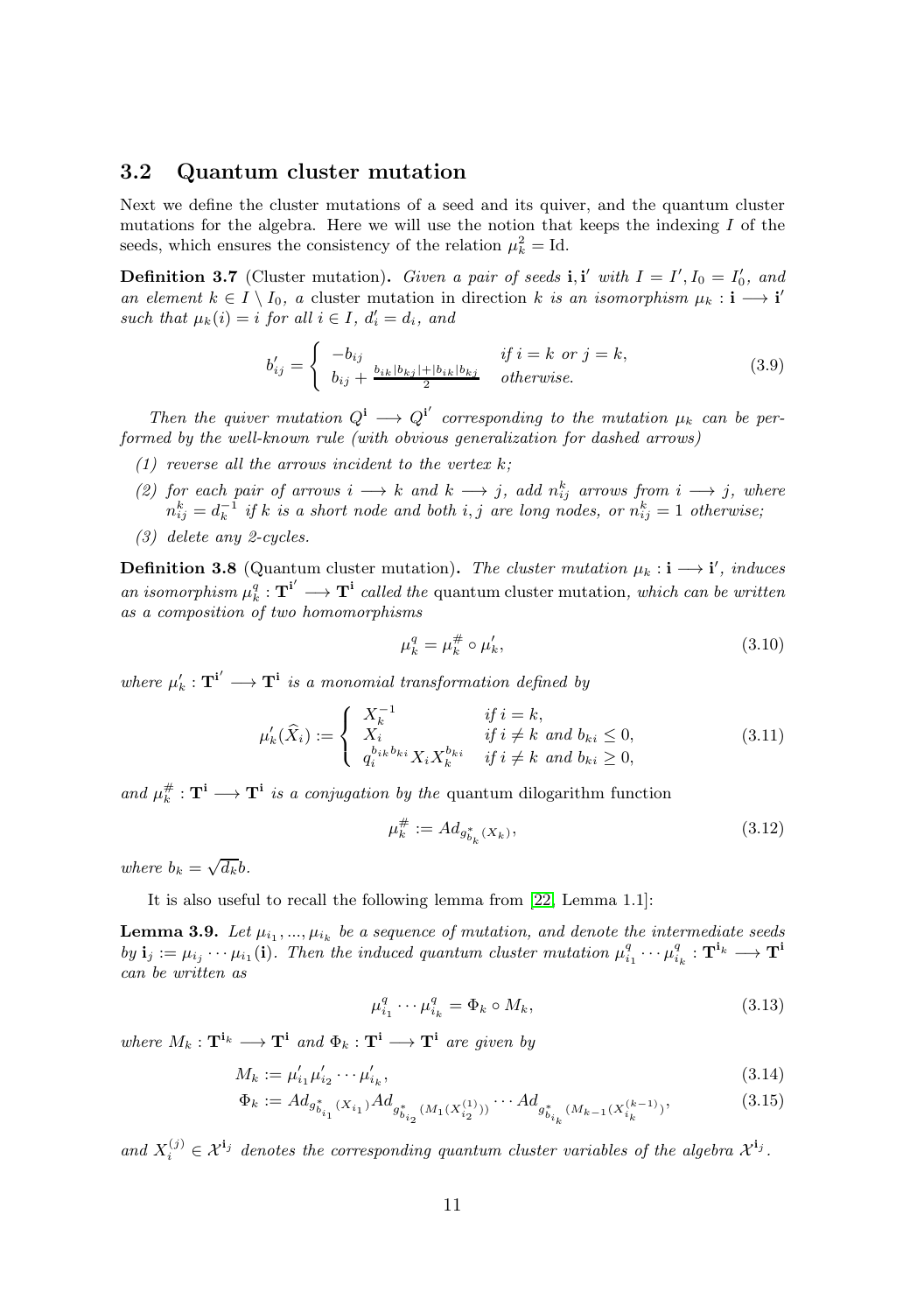#### 3.3 Amalgamation

Finally we briefly recall the procedure of *amalgamation* of two quantum torus algebra [\[7\]](#page-28-15):

**Definition 3.10.** Let **i**, **i'** be two cluster seeds and let  $\mathcal{X}^i$ ,  $\mathcal{X}^{i'}$  be the corresponding quantum torus algebra. Let  $J \subset I_0$  and  $J' \subset I'_0$  be subsets of the frozen nodes with a bijection  $\phi: J \longrightarrow J'$  such that

$$
d'_{\phi(i)} = d_i, \qquad i \in J.
$$

Then the amalgamation of  $\mathcal{X}^i$  and  $\mathcal{X}^{i'}$  along  $\phi$  is identified with the subalgebra  $\widetilde{\mathcal{X}} \subset \mathcal{X}^i \otimes \mathcal{X}^{i'}$ generated by the variables  $\{X_i\}_{i\in I\cup I'}$  where

$$
\widetilde{X}_i := \begin{cases}\nX_i \otimes 1 & \text{if } i \in I \setminus J, \\
1 \otimes X'_i & \text{if } i \in I' \setminus J',\n\end{cases}
$$
\n
$$
\widetilde{X}_i = \widetilde{X}_{\phi(i)} := X_i \otimes X'_{\phi(i)} \qquad i \in J.
$$
\n(3.16)

Equivalently, the amalgamation of the corresponding quivers  $Q, Q'$  is a new quiver  $Q$ constructed by gluing the vertices along  $\phi$ , defreezing those vertices that are glued, and removing any resulting 2-cycles.

# <span id="page-11-0"></span>4 The basic quivers

In [\[14\]](#page-28-1), we constructed the basic quiver  $Q$  associated to a triangle such that the quantum group can be embedded into an amalgamation of Q and its mirror image  $\overline{Q}$  (See Figure [2\)](#page-2-1). Let us recall its construction relevant to this paper, with a slightly different indexing.

First of all, following [\[1\]](#page-28-19), we define the notation  $k^+$  and  $k^-$  as follows

**Notation 4.1.** Given a reduced word  $\mathbf{i} = (i_1, ..., i_N)$ , for  $k \in \{1, ..., N\}$ , we denote by  $k^+$ the smallest index  $l > k$  such that  $i_k = i_l$  if it exists, or  $N + i_k$  otherwise.

Similarly, for  $k \in \{1, ..., N+n\}$ , we denote by  $k^-$  the largest index  $l < k$  such that  $l^+ = k$  if it exists, or 0 otherwise. Finally we define  $i_{N+j} := j \in \mathcal{I}$  for  $j = 1, ..., n$ .

We define the set of extremal indices by

$$
\mathcal{F}_{in} := \{k : k^- = 0\}, \qquad \mathcal{F}_{out} := \{N+1, ..., N+n\},\tag{4.1}
$$

and let  $k^* := (N + k)^{-1}$  be the largest index which is not extremal and such that  $i_{k^*} = k$ .

By abuse of notation we will also use i to denote the cluster seed corresponding to the quiver  $Q^i$ , called the *basic quiver*, described as follows.

<span id="page-11-1"></span>**Definition 4.2.** The basic quiver  $Q^i$  has nodes  $I = \{1, ..., N+2n\}$ . It contains a subquiver  $Q_F^i$  with  $N + n$  nodes  $\{1, 2, ..., N + n\}$  where the frozen nodes are  $\mathcal{F}_{in} \cup \mathcal{F}_{out}$ , such that for  $k = 1, ..., N$ :

- there is a single arrow  $k \longrightarrow k^+$ ,
- there is a single arrow  $l \longrightarrow k$  if  $l^- < k^- < l < k$ ,

and for the frozen nodes,

- there is a half arrow  $k \rightarrow l$  if  $k, l \in \mathcal{F}_{in}$  and  $k > l$ ,
- there is a half arrow  $k \rightarrow l$  if  $k, l \in \mathcal{F}_{out}$  and  $k^- > l^-$ .

The multiplier  $D = (d_i)$  of the cluster seed **i** is defined to be  $d_k := \mathbf{d}_{i_k}$ .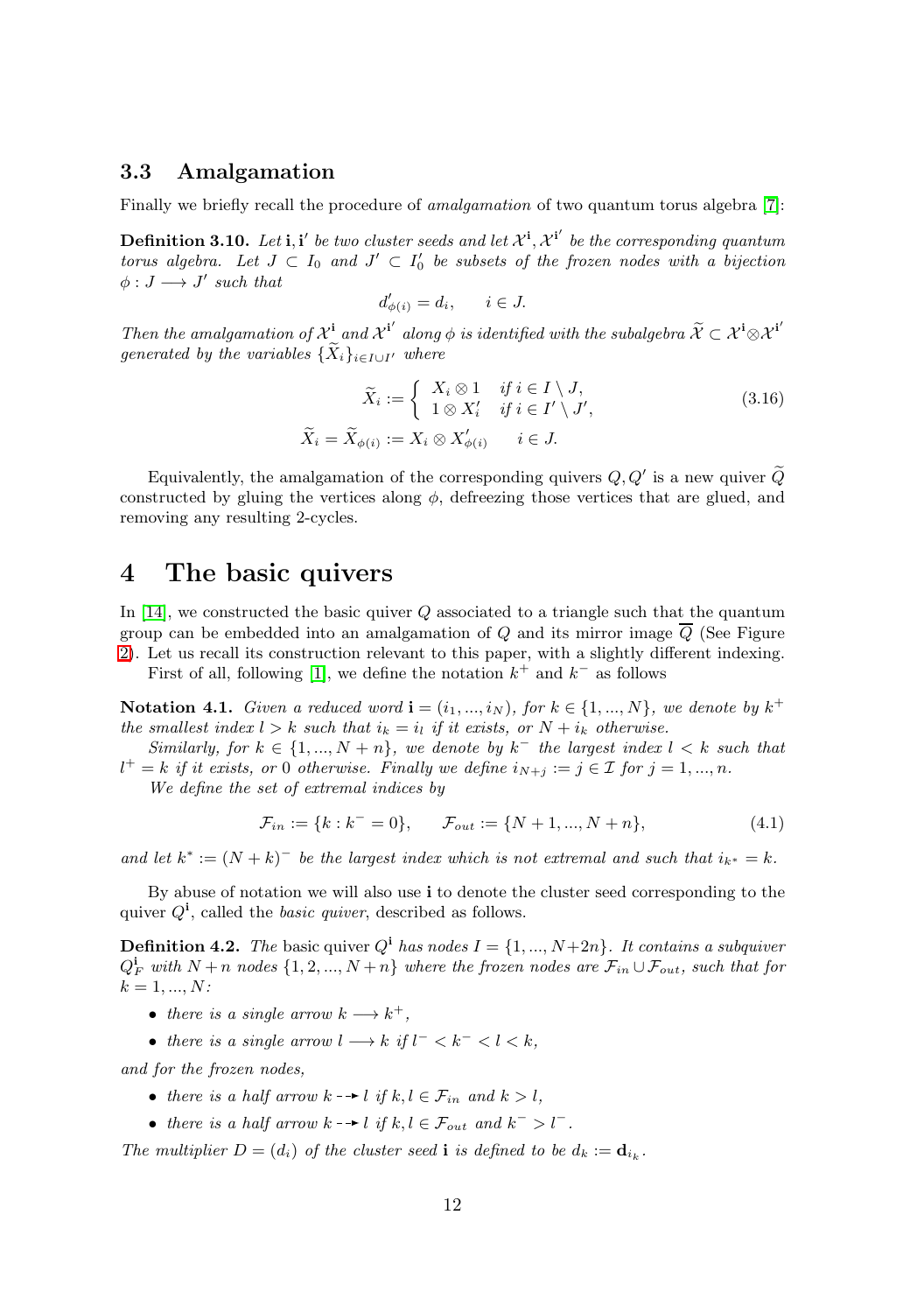We attach the frozen nodes to two sides of the triangle, and we will usually display the arrows  $k \longrightarrow k^+$  in  $Q_F^i$  in horizontal rows. The full quiver  $Q^i$  is constructed by adding n more frozen nodes

$$
\mathcal{E}:=\{N+n+1,...,N+2n\}
$$

attached to the third side with multiplier  $d_{N+n+k} := \mathbf{d}_k$ , and with additional arrows between them and  $Q_F^i$ , but in this paper we do not need them, so we will not review the construction. Alternatively, the subquiver  $Q_F^i$  can also be constructed from building blocks called the elementary quivers, see e.g. [\[14,](#page-28-1) [17\]](#page-28-16).

**Example 4.3.** Our running example will be the quiver for type  $A_3$  (Figure [5a\)](#page-13-0) and type  $B_3$  (Figure [5b\)](#page-13-0). For completeness we will show the full quiver  $Q^i$ , but grayed out the part of the quiver outside  $Q_F^i$  which is not needed in the construction of this paper. We highlighted the  $F_i$ -paths (cf. Definition [4.6\)](#page-12-0) in red.

**Definition 4.4.** Given two basic quivers  $Q^{\mathbf{i}}, Q^{\mathbf{i}'}$  associated to two reduced words **i**, **i'**, we denote by  $Q^{i i'}$  the quiver obtained by amalgamation along  $k \mapsto \phi(k)$  where  $k \in \mathcal{F}_{out} \subset Q^i$ and  $\phi(k) \in \mathcal{F}_{in} \subset \mathcal{Q}^{i'}$  such that  $i'_{\phi(k)} = i_k$ . We denote by

$$
\mathcal{X}^{\mathbf{ii}'} \subset \mathcal{X}^{\mathbf{i}} \otimes \mathcal{X}^{\mathbf{i}'}
$$

the corresponding quantum torus algebra. Similarly, we let  $Q_F^{\mathbf{ii}'}$  be the subquiver obtained by amalgamating  $Q_F^i$  and  $Q_F^i$  along the same map  $\phi$ , and let

$$
\mathcal{X}_F^{\mathbf{ii}'} \subset \mathcal{X}^{\mathbf{ii}'}
$$

be the corresponding subalgebra.

<span id="page-12-1"></span>**Definition 4.5.** Given a path  $\mathcal{P} = (i_1, ..., i_m)$  on the quiver  $Q^i$  with  $i_k \longrightarrow i_{k+1}$  for every k, we write

$$
X_{\mathcal{P}} := X_{i_1,\dots,i_m} \tag{4.2}
$$

for the product of all cluster variables along the path, and we define the path polynomial (note that we ignore the last index) by

$$
X(\mathcal{P}) := X(i_1, ..., i_{m-1}) := \sum_{k=1}^{m-1} X_{i_1, ..., i_k} \in \mathcal{X}^i.
$$
 (4.3)

Given two paths  $P, P'$  with  $i_m = i'_1$ , we simply denoted by

$$
PP' = (i_1, ..., i_m = i'_1, ..., i'_{m'})
$$

the path in  $Q^{\mathbf{ii}'}$  obtained by concatenating the two paths.

<span id="page-12-0"></span>**Definition 4.6.** An  $F_i$ -path is the path on the quiver  $Q^i$  which starts from  $\mathcal{F}_{in}$  and ends at  $\mathcal{F}_{out}$  along the horizontal path on the quiver with nodes  $\{k : i_k = i\}$  (see e.g. Figure [5\)](#page-13-0).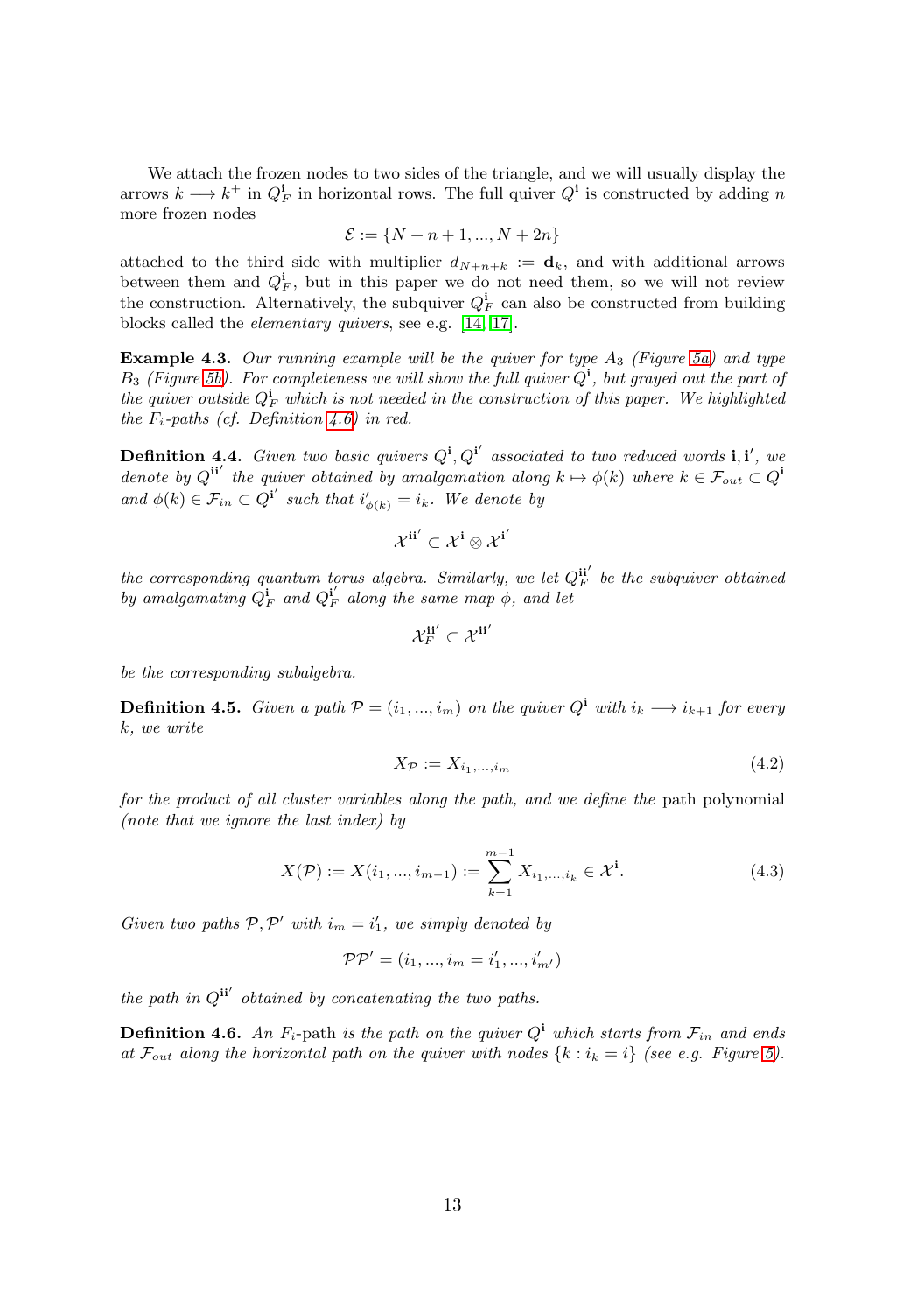<span id="page-13-0"></span>

(b) Type  $B_3$  with  ${\bf i} = (1,2,1,2,3,2,1,2,3)$ 

Figure 5: The quiver  $Q_F^{\mathbf{i}} \subset Q^{\mathbf{i}}$  attached to a triangle, and the  $F_i$ -paths highlighted in red.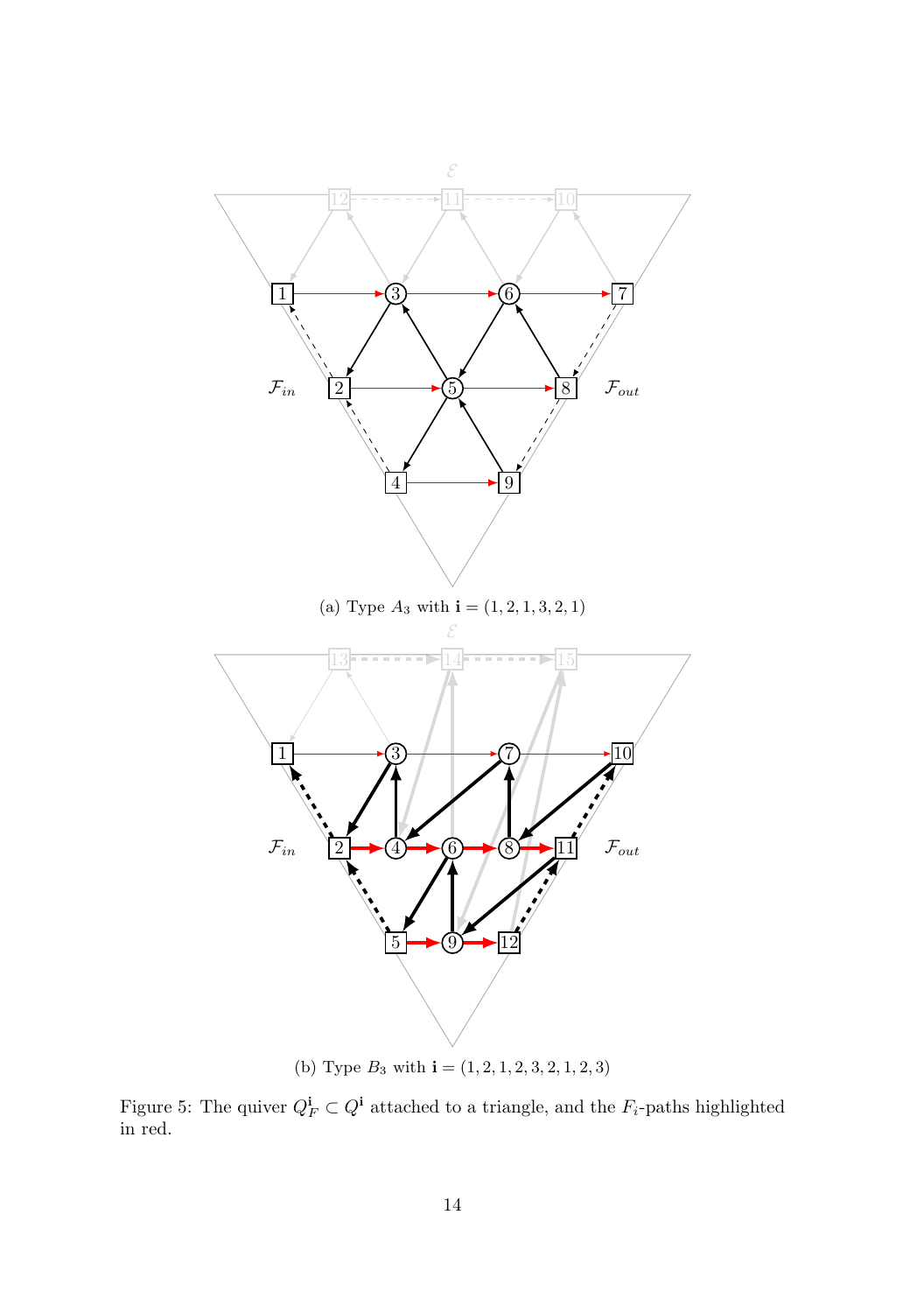# <span id="page-14-0"></span>5 Cluster realization of quantum groups

Taking  $Q := Q^i$  as the basic quiver, we have an embedding of  $\mathcal{U}_q(\mathfrak{g})$  into the quantum torus algebra  $\mathcal{X}^{ii}$  (where the subquiver  $\overline{Q} := Q^{\overline{i}}$  is a mirror image of  $Q^i$ ). In particular, the restriction to the Borel part  $\mathcal{U}_{q\tilde{q}}(\mathfrak{b}_{\mathbb{R}})$  generated by  $\{F_i, K_i^{-1}\}_{i\in\mathcal{I}}$  only requires the subalgebra  $\mathcal{X}_{F}^{\mathbf{\bar{i}}\mathbf{\bar{i}}}$ . Following [\[14\]](#page-28-1), we will use

$$
K_i' := K_i^{-1} \tag{5.1}
$$

instead for typesetting purpose, which originally refers to the opposite Cartan generators of the Drinfeld's double.

Let  $\mathbf{i} = (i_1, ..., i_N)$  and  $\mathbf{i} = (\bar{i}_1, ..., \bar{i}_N) := (i_N, ..., i_1)$ . Let  $I \simeq \overline{I} \simeq \{1, ..., N + 2n\}$  be the corresponding vertices of  $Q^i, Q^{\overline{i}}$ , and by abuse of notation we write

$$
\overline{i_k}:=\overline{i}_{\overline{k}}.
$$

Let us define a bijection  $\sigma : \overline{I} \longrightarrow I, \overline{k} \mapsto l$  such that  $\overline{i_k} = i_l$  and

$$
|\{j : i_j = i_l, j < l\}| = \left|\{\overline{j} : \overline{i_j} = \overline{i_k}, \overline{j} < \overline{k}\}\right|,\tag{5.2}
$$

i.e. the indices appear in the same horizontal position in the quiver  $Q^i, Q^{\bar{i}}$  from the left.

Recall the expression of the positive representation  $P_{\lambda}$  given in Theorem [2.4.](#page-6-1) If we redefine

<span id="page-14-1"></span>
$$
\overline{\mathbf{f}}^{\overline{k},-}:=\mathbf{f}^{\sigma(k),-}
$$

and rewrite the sum as

$$
\mathbf{f}_{i} = \mathbf{f}_{i}^{-} + \mathbf{f}_{i}^{+}
$$
\n
$$
= \sum_{\overline{k}: \overline{i_{k}} = i} \overline{\mathbf{f}}^{\overline{k}, -} + \sum_{k:i_{k} = i} \mathbf{f}^{k, +},
$$
\n(5.3)

then we observe that each monomial will  $q_i^{-2}$  commute with all the terms to the right. Define the consecutive ratios of the  $f^{k,\pm}$  monomials as

$$
X_{\overline{k}} = \begin{cases} \overline{\mathbf{f}}^{\overline{k},-} & \overline{k} \in \overline{\mathcal{F}}_{in}, \\ q_i^{-1} \overline{\mathbf{f}}^{\overline{k},-} (\overline{\mathbf{f}}^{\overline{k}^-,-})^{-1} & \overline{k} \notin \overline{\mathcal{F}}_{in} \cup \overline{\mathcal{F}}_{out}, \end{cases}
$$
(5.4)

$$
X_k = \begin{cases} q_i^{-1} \mathbf{f}^{k,+} (\overline{\mathbf{f}}^{k^*,-})^{-1} & k \in \mathcal{F}_{in}, \\ q_i^{-1} \mathbf{f}^{k,+} (\mathbf{f}^{k^-,+})^{-1} & k \notin \mathcal{F}_{in} \cup \mathcal{F}_{out}, \\ q_i^{-1} K_{i_k}^{-1} (\mathbf{f}^{k^+,+})^{-1} & k \in \mathcal{F}_{out}. \end{cases}
$$
(5.5)

Let  $\mathcal{P}_{\lambda}^{\mathfrak{b}}$  be the positive representations  $\mathcal{P}_{\lambda}$  restricted to the Borel part  $\mathcal{U}_{q\tilde{q}}(\mathfrak{b}_{\mathbb{R}})$ . Then from the explicit expression [\(2.17\)](#page-6-2) of the operators and the commutation relations from Definition [4.2,](#page-11-1) we have

**Theorem 5.1.** [\[14\]](#page-28-1) The assignment [\(5.4\)](#page-14-1)-[\(5.5\)](#page-14-2) gives a positive representation of  $\mathcal{X}_F^{\text{H}}$  generated by  $\{X_{\overline{k}}, X_k\}_{k=1}^{N+n}$  in the sense of Definition [3.6.](#page-9-1)

Equivalently, let  $\mathcal{P}_{F_i}, \overline{\mathcal{P}}_{F_i}$  be the  $F_i$  paths of  $Q^i$  and  $Q^{\overline{i}}$  respectively. Let

<span id="page-14-2"></span>
$$
\mathbf{f}_{i} := X(\overline{\mathcal{P}}_{F_{i}} \mathcal{P}_{F_{i}}) \in \mathcal{X}_{F}^{\mathbf{\bar{i}}},
$$
  
\n
$$
K'_{i} := X_{\overline{\mathcal{P}}_{F_{i}} \mathcal{P}_{F_{i}}} \in \mathcal{X}_{F}^{\mathbf{\bar{i}}}
$$
\n(5.6)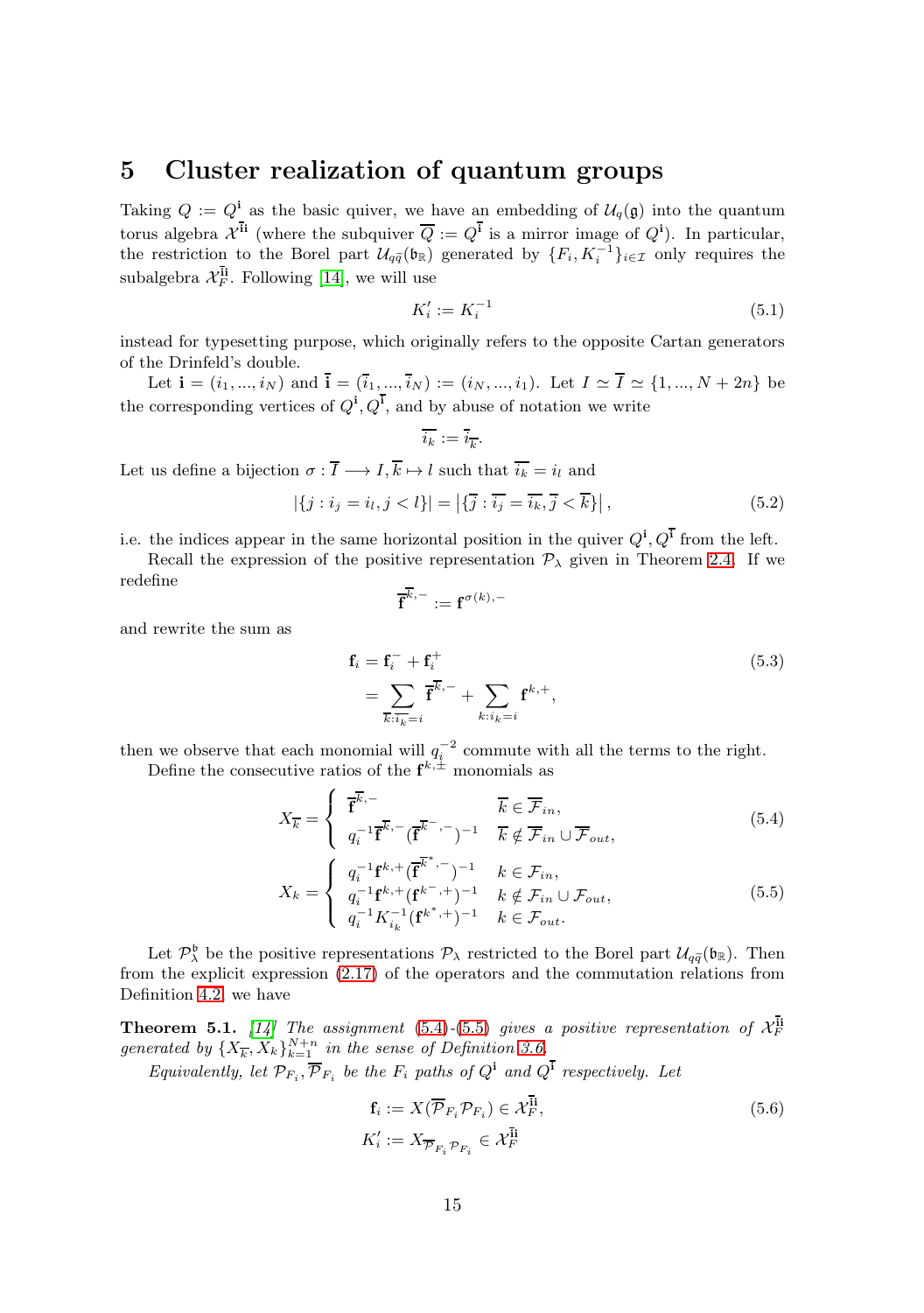as in Definition [4.5.](#page-12-1) Then the assignment  $(5.4)-(5.5)$  $(5.4)-(5.5)$  $(5.4)-(5.5)$  coincides with the positive representation  $\mathcal{P}_{\lambda}^{\mathfrak{b}}$  of the Borel part. We also have

$$
\mathbf{f}_i^- = X(\overline{\mathcal{P}}_{F_i}).
$$

For the tensor product  $\mathcal{P}^{\mathfrak{b}}_{\lambda} \otimes \mathcal{P}^{\mathfrak{b}}_{\mu}$ , the coproduct  $\Delta(\mathbf{f}_i), \Delta(K'_i)$  are represented on  $\mathcal{X}^{\mathbf{ii}} \otimes \mathcal{X}^{\mathbf{ii}}$ in a similar way by concatenation of the  $F_i$ -paths of two copies of the quiver  $Q^{ii}, Q^{\prime ii}$ amalgamated along  $\mathcal{F}_{out} = \mathcal{F}'_{in}$ .

On the other hand, we observe in [\[13\]](#page-28-0) that the Borel part can alternatively be represented using just half of the sum given by

$$
\mathbf{f}_i = \sum_{k:i_k=i} \mathbf{f}^{k,+},\tag{5.7}
$$

which coincides with the so-called Feigin's homomorphism. Let us call this representation  $\mathcal{P}_{\lambda}^{\mathfrak{b}}$  (which we called it the *standard form* in [\[13\]](#page-28-0)).

<span id="page-15-1"></span>**Lemma 5.2.**  $\mathcal{P}_{\lambda}^{b} \simeq \mathcal{P}^{b}$  is independent of the parameter  $\lambda$ .

Proof. The proof is similar but easier than the one in [\[13\]](#page-28-0). From the explicit expression for  $K_i$ , since the Cartan matrix  $A = (a_{ij})$  is invertible, we can always make a shift of variables

$$
u_k \mapsto u_k - c_k
$$

for some constant  $c_k$ , where  $k \in \mathcal{F}_{in}$ , such that the parameter  $\lambda_i$  vanishes in the expression of  $K_i$ , while each monomial term  $f^{k,+}$  picks up some new parameters  $c'_k$ . Now since each  $f^{k,+}$  has a unique momentum operator  $2p_k$ , by the unitary transformation given by multiplication by  $e^{\pi i u_k c'_k}$  for some constant  $c'_k$ , which acts as

$$
2p_k \mapsto 2p_k - c'_k,
$$

we can make the resulting parameters  $c'_{k}$  vanish.

Modifying [\(5.5\)](#page-14-2) slightly with

$$
X_k = \begin{cases} \mathbf{f}^{k,+} & k \in \mathcal{F}_{in}, \\ q_i^{-1} \mathbf{f}^{k,+} (\mathbf{f}^{k^-,+})^{-1} & k \notin \mathcal{F}_{in} \cup \mathcal{F}_{out}, \\ q_i^{-1} K_i^{-1} (\mathbf{f}^{k^+,+})^{-1} & k \in \mathcal{F}_{out}, \end{cases}
$$
(5.8)

we conclude that

**Theorem 5.3.** The assignment  $(5.8)$  gives a positive representation of the quantum torus algebra  $\mathcal{X}_F^i \subset \mathcal{X}^i$  associated to  $Q_F^i$ . Equivalently, let

$$
\mathbf{f}_i := X(\mathcal{P}_{F_i}) \in \mathcal{X}_F^{\mathbf{i}},
$$
  
\n
$$
K'_i := X_{\mathcal{P}_{F_i}} \in \mathcal{X}_F^{\mathbf{i}},
$$
\n
$$
(5.9)
$$

then the assignment [\(5.8\)](#page-15-0) gives the representation  $\widetilde{\mathcal{P}^{\mathfrak{b}}}$  of  $\mathcal{U}_{q\widetilde{q}}(\mathfrak{b}_{\mathbb{R}})$ .

<span id="page-15-0"></span>□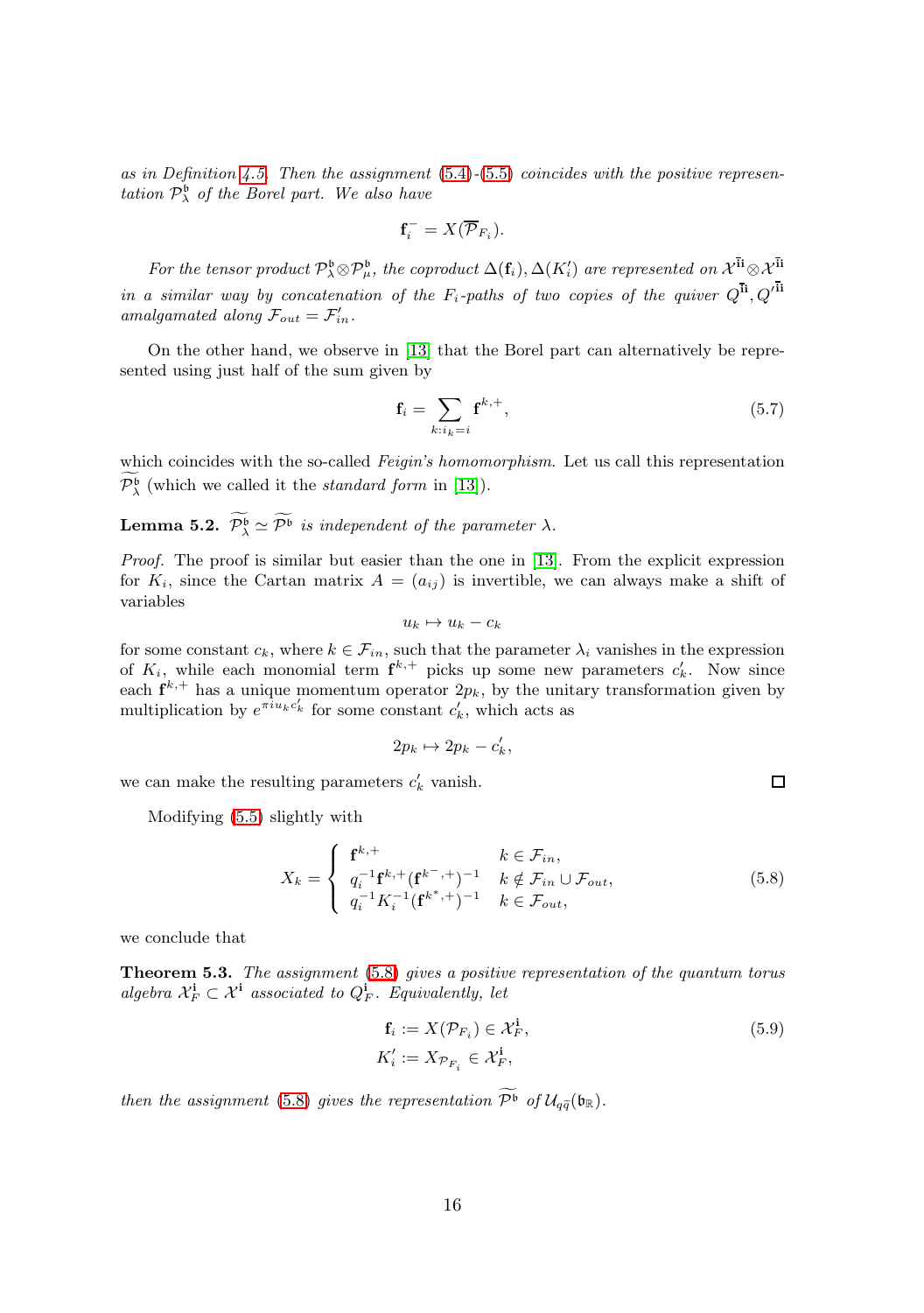We also have the notion of an  $E_i$ -path. Consider the quiver  $Q_{D_{2,1}}^{\mathbf{ii}}$  associated to a once punctured disk with two marked points, obtained by gluing  $Q^{\bar{i}}$ ,  $Q^{\bar{i}}$  along  $\overline{\mathcal{F}}_{out} = \mathcal{F}_{in}$  as well as  $\overline{\mathcal{E}} = \mathcal{E}$  (see Figure [2\)](#page-2-1). Recall that due to Theorem [2.4,](#page-6-1) the generators  $\mathbf{e}_i$  can be represented as a sum of monomials

$$
\mathbf{e}_i = \mathbf{e}_i^- + \mathbf{e}_i^+.
$$

In particular, if i is well-chosen,  $e_i$  can be represented again by a path polynomial (with slight modification in type  $C_n$ ,  $E_8$ ,  $F_4$  and  $G_2$ , see [\[14\]](#page-28-1)) of the form

$$
\mathbf{e}_{i} = X(\mathcal{P}_{E_{i}} \overline{\mathcal{P}}_{E_{i}}) \in \mathcal{X}_{D_{2,1}}^{\mathbf{ii}},\tag{5.10}
$$

where  $\mathcal{P}_{E_i}$  and  $\overline{\mathcal{P}}_{E_i}$  are respectively a path on the  $Q^i, Q^{\bar{i}}$  quivers, called the  $E_i$ -paths. The path  $\mathcal{P}_{E_i}$  starts at  $\mathcal{F}_{out}$  and ends at  $\mathcal{E}$ , while  $\mathcal{P}_{E_i}$  starts at  $\mathcal{E}$  and ends at  $\mathcal{F}_{in}$ . Similarly we have

$$
\mathbf{e}_i^- = X(\mathcal{P}_{E_i}).
$$

### <span id="page-16-0"></span>6 Main results

We are now ready to give an alternative proof of the main theorem in [\[13\]](#page-28-0).

<span id="page-16-1"></span>Theorem 6.1. We have the following unitary equivalences of positive representations restricted to the Borel part  $\mathcal{U}_{q\tilde{q}}(\mathfrak{b}_{\mathbb{R}})$ :

$$
\mathcal{P}_{\lambda}^{\mathfrak{b}} \simeq \widetilde{\mathcal{P}^{\mathfrak{b}}},\tag{6.1}
$$

$$
\widetilde{\mathcal{P}^{\mathfrak{b}}} \otimes \widetilde{\mathcal{P}^{\mathfrak{b}}} \simeq \widetilde{\mathcal{P}^{\mathfrak{b}}} \otimes \mathcal{M}, \tag{6.2}
$$

for some multiplicity module  $\mathcal{M} \simeq L^2(\mathbb{R}^N)$  where  $\mathcal{U}_{q\tilde{q}}(\mathfrak{b}_\mathbb{R})$  acts trivially. This means that the positive representations restricted to  $\mathcal{U}_{q\tilde{q}}(\mathfrak{b}_{\mathbb{R}})$  is closed under taking tensor product.

Recall that given an embedding of

$$
\mathcal{U}_q(\mathfrak{g}) \hookrightarrow \mathcal{X}_{D_{2,2}}^{\overline{\mathbf{1}}\mathbf{i}\overline{\mathbf{1}}\mathbf{i}} \subset \mathcal{X}_{D_{2,1}}^{\overline{\mathbf{1}}\mathbf{i}} \otimes \mathcal{X}_{D_{2,1}}^{\overline{\mathbf{1}}\mathbf{i}}
$$

into the quantum torus algebra associated to a disk with 2 punctures and 2 marked points given by the coproduct, we show in [\[14\]](#page-28-1) that the reduced  $\mathcal R$  operator can be decomposed into

$$
\overline{\mathcal{R}} = \mathcal{R}_4 \cdot \mathcal{R}_3 \cdot \mathcal{R}_2 \cdot \mathcal{R}_1, \tag{6.3}
$$

where

$$
\begin{aligned} R_4 &= g_{b_{i_N}}(\mathbf{e}_{i_N}^+\otimes\mathbf{f}^{N,+})...g_{b_{i_2}}(\mathbf{e}_{i_2}^+\otimes\mathbf{f}^{2,+})g_{b_{i_1}}(\mathbf{e}_{i_1}^+\otimes\mathbf{f}^{1,+}),\\ R_3 &= g_{b_{i_N}}(\mathbf{e}_{i_N}^-\otimes\mathbf{f}^{N,+})...g_{b_{i_2}}(\mathbf{e}_{i_2}^-\otimes\mathbf{f}^{2,+})g_{b_{i_1}}(\mathbf{e}_{i_1}^-\otimes\mathbf{f}^{1,+}),\\ R_2 &= g_{b_{i_1}}(\mathbf{e}_{i_1}^+\otimes\mathbf{f}^{1,-})g_{b_{i_2}}(\mathbf{e}_{i_2}^+\otimes\mathbf{f}^{2,-})...g_{b_{i_N}}(\mathbf{e}_{i_N}^+\otimes\mathbf{f}^{N,-}),\\ R_1 &= g_{b_{i_1}}(\mathbf{e}_{i_1}^-\otimes\mathbf{f}^{1,-})g_{b_{i_2}}(\mathbf{e}_{i_2}^-\otimes\mathbf{f}^{2,-})...g_{b_{i_N}}(\mathbf{e}_{i_N}^-\otimes\mathbf{f}^{N,-}). \end{aligned}
$$

Also  $\mathcal{R}_2$  commute with  $\mathcal{R}_3$ . By the correspondence in Lemma [3.9,](#page-10-0) the 4 factors correspond to sequences of quiver mutations associated to flipping of triangulation in different configurations. In this paper, we show explicitly the following fact, which is only implied implicitly in [\[14\]](#page-28-1).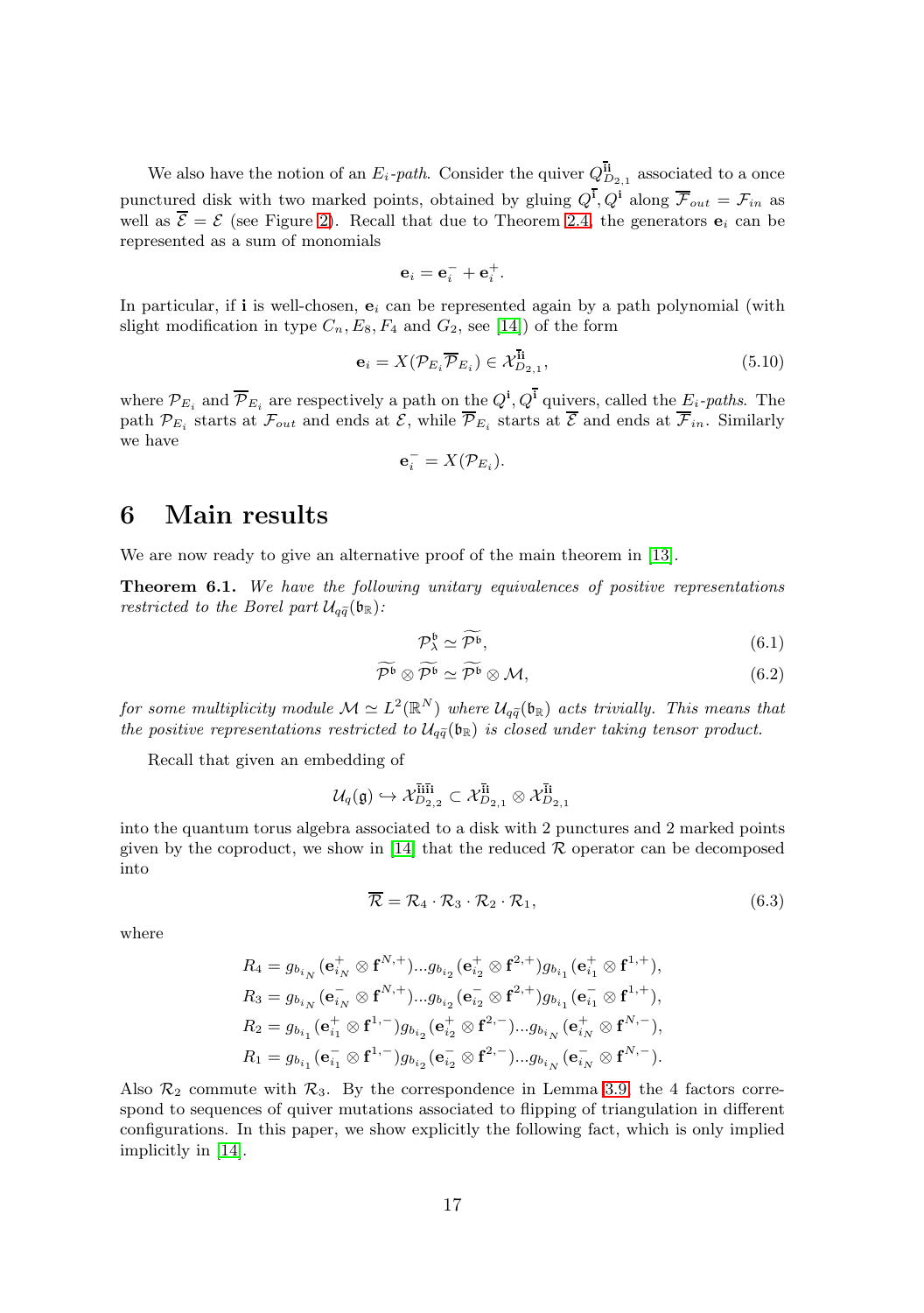Theorem 6.2. The quiver mutations

$$
\mu_{\mathcal{R}_k}^q := \mu_{m_1}^q \cdots \mu_{m_M}^q
$$

induced by  $\mathcal{R}_k$ ,  $k = 1, 3$ , corresponding to the flip of triangulation preserve the  $F_i$ -paths (see Figure [6\)](#page-17-0). More precisely, for an amalgamation  $Q^{i i'}$  of two quivers with  $i' = i (k = 1)$ or  $\mathbf{i}' = \mathbf{i}$  ( $k = 3$ ) along  $\mathcal{F}_{out} = \mathcal{F}'_{in}$ , if  $\mathcal{P}_{F_i}, \mathcal{P}'_{F_i}$  are the  $F_i$  paths of the left and right triangle respectively, and  $\widehat{\mathcal{P}}_{F_i}$  are the  $F_i$  paths of the bottom triangle of the mutated quiver, then

$$
\mu_{\mathcal{R}_k}^q(\hat{X}(\hat{\mathcal{P}}_{F_i})) = (X(\mathcal{P}_{F_i}\mathcal{P}'_{F_i})), \qquad k = 1, 3,
$$
\n(6.4)

<span id="page-17-0"></span>where  $\widehat{X}_j$  belongs to the quantum torus algebra  $\widehat{X}^{ii'}$  of the mutated quiver, amalgamated along  $\mathcal{E} = \mathcal{F}_{out}'$  (see Figure [6\)](#page-17-0).



Figure 6: Configurations of the mutations  $\mu_{\mathcal{R}_k}$ ,  $k = 1, 3$ , with the  $F_i$  paths schematically shown in red, and the irrelevant extremal nodes grayed out.

According to the result of [\[14\]](#page-28-1), the quiver mutations corresponding to  $\mathcal{R}_k$  using Lemma [3.9](#page-10-0) are of the type as in Figure [7,](#page-17-1) and in the doubly-laced case also as in Figure [8.](#page-17-2) (The case of type  $G_2$  was treated explicitly in [\[14\]](#page-28-1) already and will be omitted.)

<span id="page-17-1"></span>

Figure 7: Mutation at simply-laced part.

<span id="page-17-2"></span>

Figure 8: Mutation at doubly-laced part.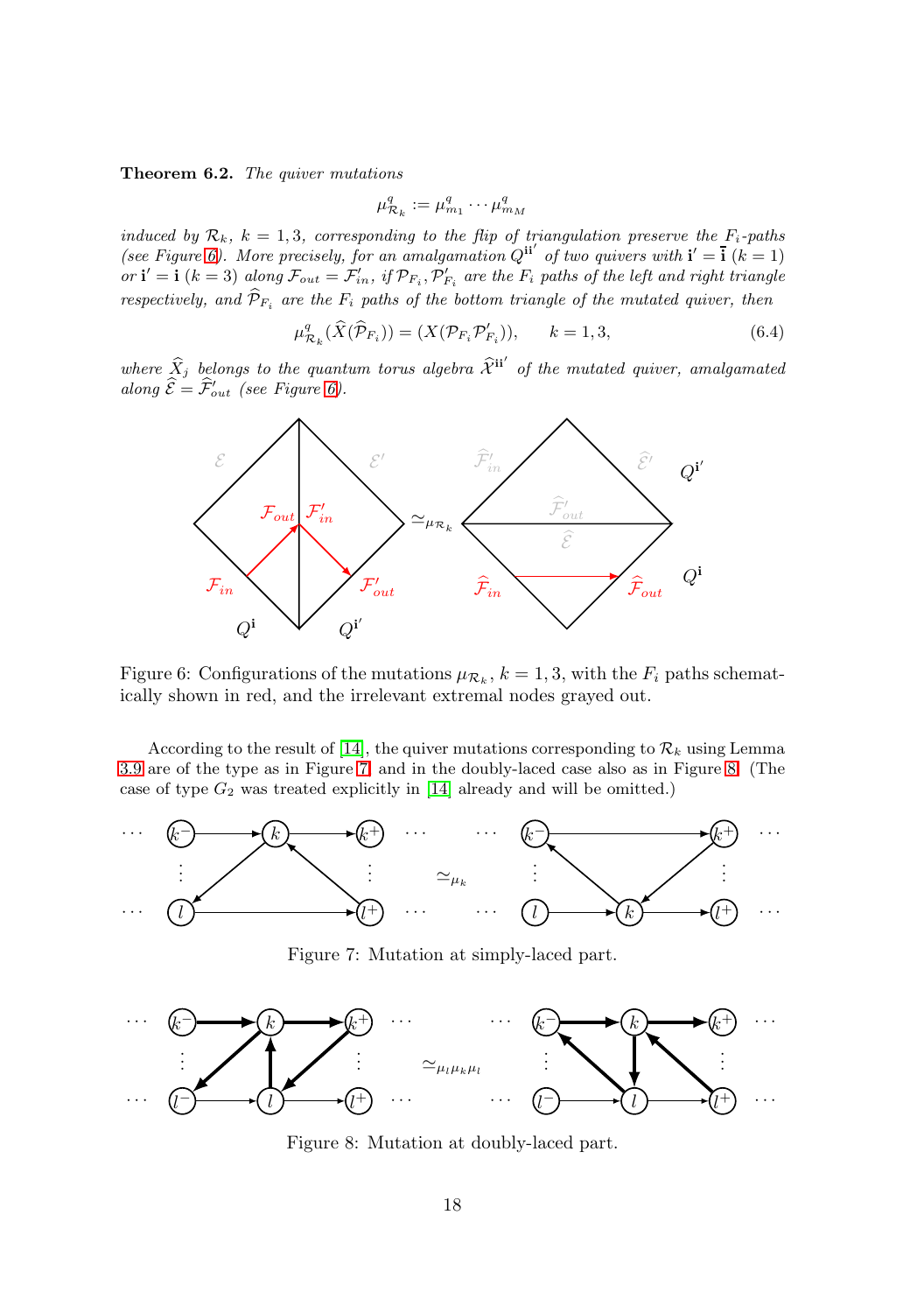In particular, this means that the mutation of an  $F_i$ -path is again a path and its direction is preserved: in the simply-laced moves, the path polynomials are given by

$$
\mu_k^q(\ldots + \widehat{X}_{\ldots, k-} + \widehat{X}_{\ldots, k-}, k+ + \ldots) = (\ldots + X_{\ldots, k-} + X_{\ldots, k-}, k+X_{\ldots, k-}, k+ + \ldots),
$$

while the path polynomials are preserved in the doubly-laced moves.

In terms of unitary equivalence, we have

<span id="page-18-0"></span>**Proposition [6.](#page-17-0)3.** Let  $\mathbf{i}' = \overline{\mathbf{i}}$  and consider  $Q^{\mathbf{i}\overline{\mathbf{i}}}$  as in Figure 6. Let also  $\mathcal{P}_{E_i}$  be the  $E_i$ -paths for the left part  $Q^i$  of the quiver,  $\mathcal{P}_{F_i}, \overline{\mathcal{P}}_{F_i}$  be the  $F_i$ -paths for the left part  $Q^i$  and right part  $Q^{\mathbf{i}}$  of the quiver respectively. Let

<span id="page-18-1"></span>
$$
X(\mathcal{P}_{E_i}) = \underline{\mathbf{e}}_i \otimes 1,
$$
  
\n
$$
X(\overline{\mathcal{P}}_{F_i}) = 1 \otimes \underline{\mathbf{f}}_i^-
$$
  
\n
$$
= 1 \otimes \sum_{k:i_k=i} \underline{\mathbf{f}}^{k,-}
$$

and define

$$
\Phi_1 := g_{b_{i_1}}\left(\mathbf{e}_{i_1}^-\otimes \mathbf{\underline{f}}^{1,-}\right)g_{b_{i_2}}\left(\mathbf{e}_{i_2}^-\otimes \mathbf{\underline{f}}^{2,-}\right)\dots g_{b_{i_N}}\left(\mathbf{e}_{i_N}^-\otimes \mathbf{\underline{f}}^{N,-}\right). \tag{6.5}
$$

Then we have

$$
Ad_{\Phi_1}(X(\mathcal{P}_{F_i}\overline{\mathcal{P}}_{F_i})) = X(\mathcal{P}_{F_i}) = M_{\mathcal{R}_1}(\widehat{X}(\widehat{\mathcal{P}}_{F_i})) \in \mathcal{X}_i \otimes 1 \tag{6.6}
$$

$$
Ad_{\Phi_1}(X_{\mathcal{P}_{F_i}\overline{\mathcal{P}}_{F_i}}) = X_{\mathcal{P}_{F_i}\overline{\mathcal{P}}_{F_i}} = M_{\mathcal{R}_1}(\widehat{X}_{\widehat{\mathcal{P}}_{F_i}}) \in \mathcal{X}_i \otimes \mathcal{X}_{\overline{i}}
$$
(6.7)

where  $M_{\mathcal{R}_1} = \mu'_{m_1} \cdots \mu'_{m_M}$  is the monomial transform  $\mathcal{X}_{i\bar{i}} \longrightarrow \mathcal{X}_{i\bar{i}}$ .

Proof. Let also

$$
X(\mathcal{P}_{F_i}) =: \underline{\mathbf{f}}_i^+ \otimes 1,
$$
  

$$
X_{\mathcal{P}_{F_i}} =: \underline{K}'_i \otimes 1.
$$

Then the commutation relations among  $\{\underline{\mathbf{e}}_i^-, \underline{\mathbf{f}}_i^+, \underline{\mathbf{f}}^{k,-}, \underline{K}'_i\}$  is exactly the same as  $\{\mathbf{e}_i^-, \mathbf{f}_i^+, \mathbf{f}^{k,-}, K'_i\}$ from Theorem [2.4.](#page-6-1) Hence by Proposition [2.6](#page-7-1) and [\(2.32\)](#page-8-2), we have

$$
\begin{aligned} Ad_{g_{b_{i_k}}(\mathbf{e}_{i_k}\otimes \mathbf{f}^{k,-})}(\mathbf{f}_i^+ \otimes 1) &= \left\{ \begin{array}{l l} \mathbf{f}_i^+ \otimes 1 + K_i' \otimes \mathbf{f}^{k,-} & i_k = i, \\ \mathbf{f}_i^+ \otimes 1 & i_k \neq i, \end{array} \right. \\ Ad_{g_{b_{i_k}}(\mathbf{e}_{i_k}\otimes \mathbf{f}^{k,-})}(K_i' \otimes \mathbf{f}^{l,-}) &= K_i' \otimes \mathbf{f}^{l,-}, \qquad k < l, \\ Ad_{g_{b_{i_k}}(\mathbf{e}_{i_k}\otimes \mathbf{f}^{k,-})}(K_i' \otimes K_i') &= K_i' \otimes K_i'. \end{aligned}
$$

Since

 $X(\mathcal{P}_{F_i} \overline{\mathcal{P}}_{F_i}) = \underline{\mathbf{f}}_i^+ \otimes 1 + \underline{K}'_i \otimes \underline{\mathbf{f}}_i^-$ 

and

$$
X_{{\mathcal{P}}_{F_i}\overline{{\mathcal{P}}}_{F_i}} = \underline{K}'_i \otimes \underline{K}'_i,
$$

by induction we have the first equality. Since the mutated  $F_i$  paths are the unique paths joining  $\mathcal{F}_{in}$  and  $\mathcal{F}_{out}$  of the bottom triangle, the  $F_i$ -paths are preserved under mutation.<br>By Lemma 3.9 we have the claim for the monomial transform. By Lemma [3.9](#page-10-0) we have the claim for the monomial transform.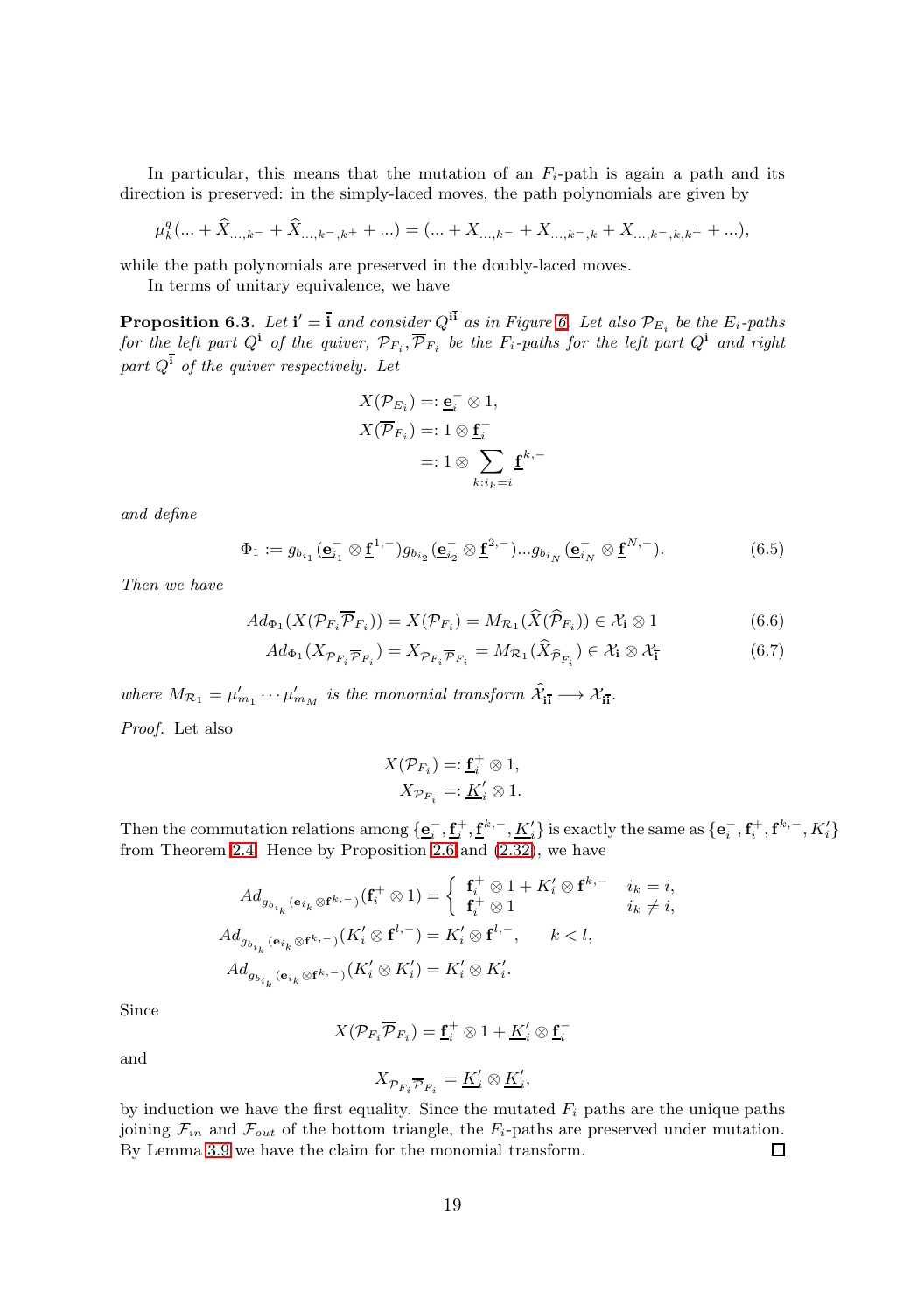Note that the embedding to the quiver  $Q^{i\bar{i}}$  gives the positive representation  $\mathcal{P}_{\lambda}^{\bar{i}}$  restricted to the Borel part  $\mathcal{U}_{q\tilde{q}}(\mathfrak{b}_{\mathbb{R}})$  for the word  $\overline{\mathbf{i}}$  instead, but

$$
\mathcal{P}_{\lambda} \simeq \mathcal{P}_{\lambda}^{\mathbf{i}} \simeq \mathcal{P}_{\lambda}^{\mathbf{i}}.
$$

Hence applying Proposition [6.3](#page-18-0) we obtain the unitary transformation of the positive selfadjoint operators  $\mathbf{f}_i$  of  $\mathcal{P}^{\mathfrak{b}}_{\lambda}$  to  $\mathcal{P}^{\mathfrak{b}}_{\lambda} \simeq \mathcal{P}^{\mathfrak{b}}$ :

$$
\mathbf{f}_i = \mathbf{f}_i^+ + \mathbf{f}_i^- \simeq \mathbf{f}_i^+.
$$
\n(6.8)

It remains to show that  $K'_{i}$  depends only on  $Q^{i}$  for a unitary transformation that preserves  $\mathbf{f}_{i}^{+}$ :

<span id="page-19-0"></span>Proposition 6.4. As positive self-adjoint operators, we have the unitary equivalence

$$
K_i' = X_{\mathcal{P}_{F_i} \overline{\mathcal{P}}_{F_i}} \simeq X_{\mathcal{P}_{F_i}} \tag{6.9}
$$

*Proof.* The factors in the expression of  $K'_{i}$  involving the second path  $\mathcal{P}_{F_{i}}$  commute with the first factor, hence we can just treat them as parameters of the representation. Hence using exactly the same argument as in Lemma [5.2,](#page-15-1) we arrive at the conclusion. □

This proves the first claim of Theorem [6.1.](#page-16-1)

In exactly the same way, for  $Q^{ii}$  as in Figure [6](#page-17-0) for  $i' = i$ , we have

**Proposition 6.5.** Let  $\mathcal{P}_{E_i}$  be the  $E_i$ -paths for the left part  $Q_1^i$  of the quiver, and  $\mathcal{P}_{F_i}^1$ ,  $\mathcal{P}_{F_i}^2$ be the  $F_i$ -paths for the left part  $Q_1^i$  and the right part  $Q_2^i$  of the quiver respectively. Let

<span id="page-19-1"></span>
$$
X(\mathcal{P}_{E_i}) = \mathbf{\underline{e}}_i^{-} \otimes 1,
$$
  

$$
X(\mathcal{P}_{F_i}^2) =: 1 \otimes \sum_{k:i_k=i} \underline{\mathbf{f}}^{k,+},
$$

and define

$$
\Phi_3 = g_{b_{i_N}}(\underline{\mathbf{e}}_{i_N}^- \otimes \underline{\mathbf{f}}^{N,+})...g_{b_{i_2}}(\underline{\mathbf{e}}_{i_2}^- \otimes \underline{\mathbf{f}}^{2,+})g_{b_{i_1}}(\underline{\mathbf{e}}_{i_1}^- \otimes \underline{\mathbf{f}}^{1,+}).
$$
\n(6.10)

Then

$$
Ad_{\Phi_3}(X(\mathcal{P}_{F_i}^1 \mathcal{P}_{F_i}^2)) = X(\mathcal{P}_{F_i}^1) \in \mathcal{X}_i \otimes 1,
$$
\n
$$
(6.11)
$$

$$
Ad_{\Phi_3}(X_{\mathcal{P}_{F_i}^1} \mathcal{P}_{F_i}^2) = X_{\mathcal{P}_{F_i}^1} \mathcal{P}_{F_i}^2 \in \mathcal{X}_i \otimes \mathcal{X}_i.
$$
 (6.12)

Since the coproduct on  $\widetilde{\mathcal{P}^{\mathfrak{b}}} \otimes \widetilde{\mathcal{P}^{\mathfrak{b}}}$  is simply represented by concatenation of the  $F_i$ -paths, together with exactly the same argument as in Proposition [6.4](#page-19-0) for the  $K'_{i}$  generators, we conclude that

$$
\Delta(\mathbf{f}_i) \simeq \mathbf{f}_i \otimes 1,
$$
  

$$
\Delta(K'_i) \simeq K'_i \otimes 1,
$$

and hence

$$
\widetilde{\mathcal{P}^{\mathfrak{b}}} \otimes \widetilde{\mathcal{P}^{\mathfrak{b}}} \simeq \widetilde{\mathcal{P}^{\mathfrak{b}}} \otimes \mathcal{M}
$$

for a multiplicity module  $\mathcal{M} \simeq L^2(\mathbb{R}^N)$ , and this concludes the proof of the main theorem.  $\Box$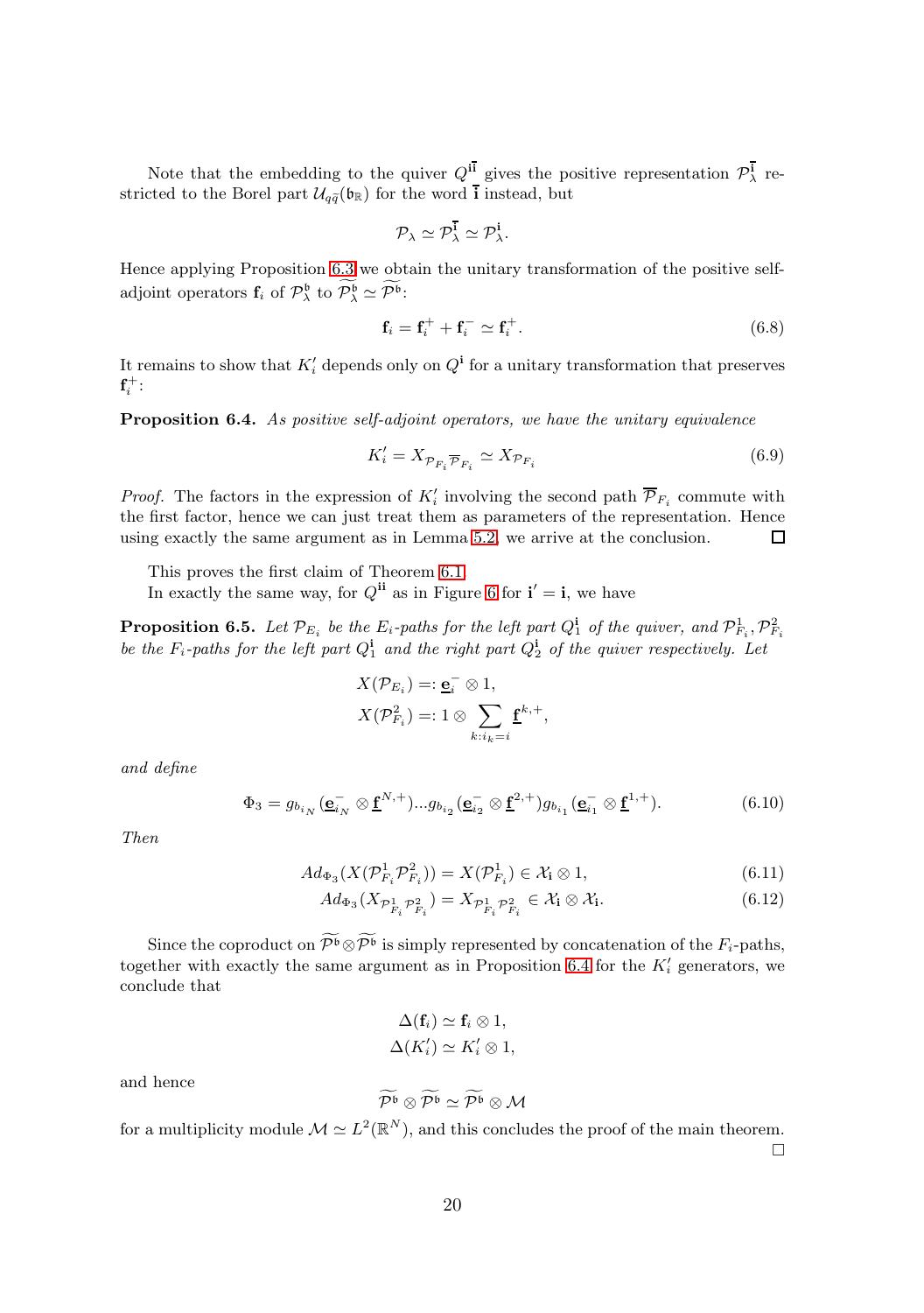In particular, since one can decompose  $g_{b_i}(\mathbf{e}_i) = \prod g_{b_{i,i}}(X_{i,i})$  into product of quantum dilogarithms with quantum cluster monomials as arguments [\[14\]](#page-28-1), one can rewrite the unitary transformation  $\Phi_k$  as honest unitary operators acting on  $L^2(\mathbb{R}^N)$  easily using the formula [\(5.4\)](#page-14-1)-[\(5.5\)](#page-14-2) to rewrite the quantum cluster variables  $X_i$  as positive self-adjoint operators in terms of the canonical variables  $\{u_i, p_i\}$ . Therefore this completely solves the combinatorial problem posed in [\[13\]](#page-28-0) for explicitly writing down the tensor product decomposition of positive representations restricted to  $\mathcal{U}_{q\tilde{q}}(\mathfrak{b}_{\mathbb{R}})$  of all types other than type  $A_n$ , which cannot be done previously without the cluster realization.

## <span id="page-20-0"></span>7 Examples

We consider several examples to illustrate the construction above. We will describe the basic quiver, and the positive representations realized on the quiver  $Q^{i\bar{i}}$ . We recall the  $\mathcal{P}_E$  paths found in [\[14\]](#page-28-1) and its quantum dilogarithm decomposition. This allows us to describe the unitary transformation  $\Phi_1$  and  $\Phi_3$  explicitly using [\(6.5\)](#page-18-1), [\(6.10\)](#page-19-1) corresponding to certain sequence  $\mu$  of quiver mutations on  $Q^{i\bar{i}}$  and  $Q^{i\bar{i}}$  respectively. We will use the standard indexing, and display the  $Q_F^{\text{H}}$  quiver and its mutation, highlighting the  $\mathcal{P}_{F_i}$ paths, while grayed out the irrelevant parts incident to the frozen nodes  $\mathcal{E}$ .

**Remark 7.1.** For the first flip, in the more general setting corresponding to self-folded triangles where the frozen nodes in  $\mathcal E$  of both triangles are identified (see Figure [2\)](#page-2-1), although the  $Q_F^{\mathbf{i}\bar{\mathbf{i}}}$  part will not be affected, the grayed out part of the resulting mutated quiver after  $\mu_{\mathcal{R}_1}$  is much more complicated and interesting (see [\[23\]](#page-29-1) for an example in type  $A_n$ ), and is considered an important combinatorial part for the general problem of tensor product decomposition of positive representations of the whole quantum group  $\mathcal{U}_{q\tilde{q}}(\mathfrak{g}_{\mathbb{R}})$ .

### 7.1 Type  $A_1$

<span id="page-20-1"></span>The representation theory of  $\mathcal{U}_{q\bar{q}}(\mathfrak{sl}(2,\mathbb{R}))$ , first described by Faddeev [\[5\]](#page-28-6), is studied extensively in various papers [\[2,](#page-28-7) [10,](#page-28-12) [18,](#page-28-8) [19\]](#page-28-9). In terms of the notations in this paper, it reads the following. The basic quiver is simply given by 3 nodes as in Figure [9.](#page-20-1) Obviously  $Q^i \simeq Q^{\bar{i}}$ , but let us still denote the nodes of  $Q^{\bar{i}}$  by  $\bar{k} \in \bar{I}$ .



Figure 9: Basic quiver  $Q_{A_1}^{\mathbf{i}}$ .

The positive representation  $\mathcal{P}_{\lambda}^{\mathfrak{b}}$  is represented through  $\mathcal{X}^{i\bar{i}}$  (where  $\bar{1} = 2$ ) as

$$
\mathbf{f} = e^{\pi b(-u+2\lambda+2p)} + e^{\pi b(u-2\lambda+2p)} := X_1 + X_{1,\overline{1}},
$$
  

$$
K' = e^{2\pi b(u-\lambda)} := X_{1,\overline{1},\overline{2}}.
$$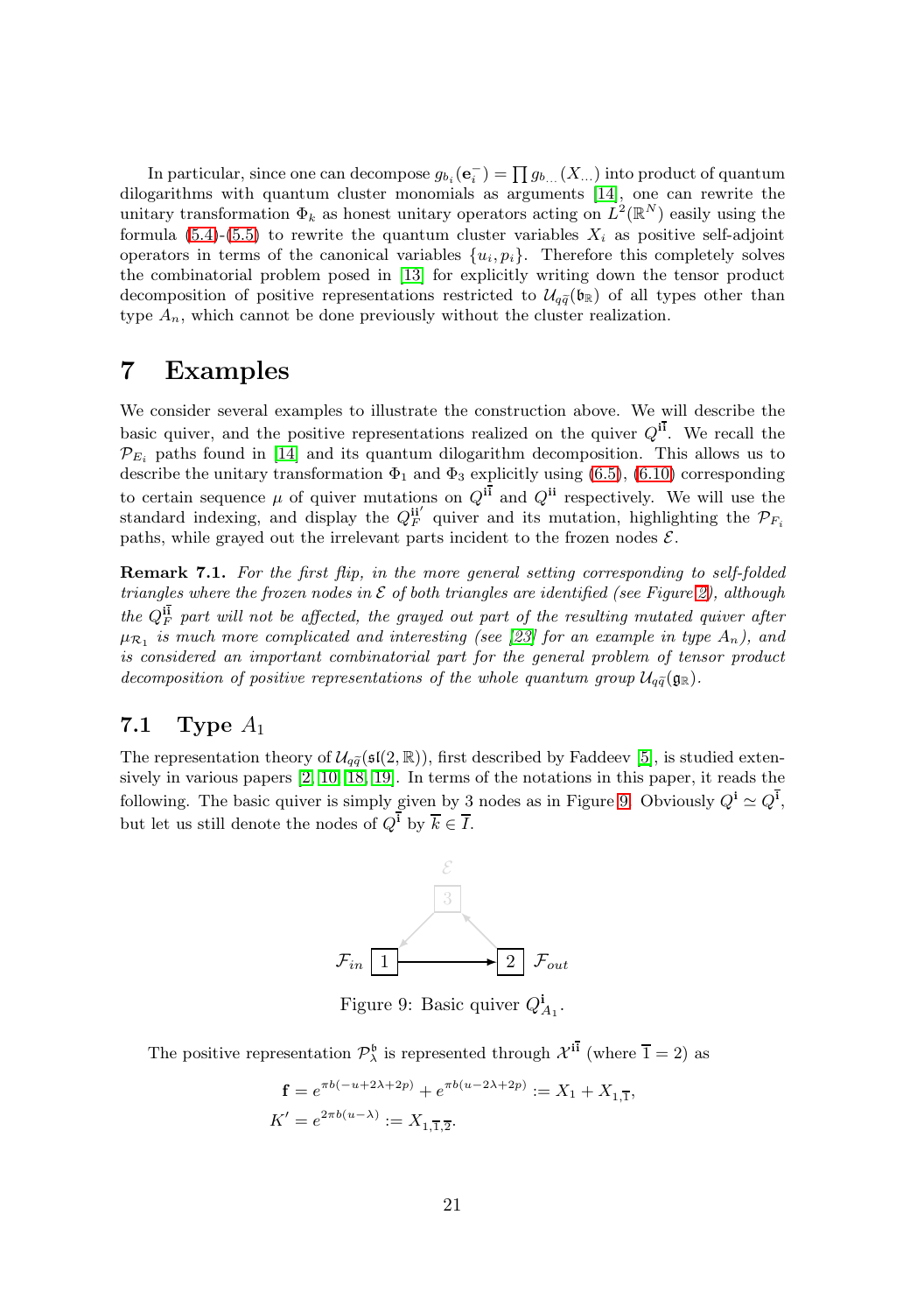<span id="page-21-0"></span>

Figure 10:  $\mathcal{P}_{\lambda}^{\mathfrak{b}} \simeq \widetilde{\mathcal{P}^{\mathfrak{b}}}$  in type  $A_1$  with the  $F_i$  path shown in red.

The E and F-paths are  $\mathcal{P}_E = (2, 3), \mathcal{P}_F = (1, 2)$  respectively, hence  $\Phi_1$  is given by

$$
\Phi_1 = g_b(\underline{\mathbf{e}} \otimes \underline{\mathbf{f}}^{1,-}) = g_b(X_2 \otimes X_{\overline{1}}) := g_b(X_{\overline{1}}) = g_b(e^{\pi b(2u-4\lambda)}),
$$

where we identified  $X_{\overline{1}} := X_2 \otimes X_{\overline{1}}$  in the embedding  $\mathcal{X}^{i\overline{i}} \hookrightarrow \mathcal{X}^{i} \otimes \mathcal{X}^{\overline{i}}$ . It simply mutates at the node  $1 = 2$  as in Figure [10.](#page-21-0) Using  $(2.30)$ , we obviously have

$$
Ad_{g_b(X_{\overline{1}})}(\mathbf{f}) = Ad_{g_b(X_{\overline{1}})}(X_1 + X_{1,\overline{1}}) = X_1 = M_{\mathcal{R}_1}(\hat{X}_1),
$$
  

$$
Ad_{g_b(X_{\overline{1}})}(K') = Ad_{g_b(X_{\overline{1}})}(X_{1,\overline{1},\overline{2}}) = X_{1,\overline{1},\overline{2}} = M_{\mathcal{R}_1}(\hat{X}_{1,\overline{2}}).
$$

Finally, we can get rid of  $\lambda$  by making a shift

$$
(2p \mapsto 2p - \lambda) \circ (u \mapsto u + \lambda)
$$

to obtain the unitary equivalence  $\mathcal{P}_{\lambda} \simeq \widetilde{\mathcal{P}^{\mathfrak{b}}}$ :

$$
\mathbf{f} \simeq e^{\pi b(-u+2p)}, \qquad K' \simeq e^{2\pi bu}.
$$

For the tensor product  $\mathcal{P}^{\mathfrak{b}} \otimes \mathcal{P}^{\mathfrak{b}}$  as in Figure [11,](#page-22-0) we use  $'$  to denote the nodes of the second tensor factor, such that

$$
\Delta(\mathbf{f}) = e^{\pi(-u+2p)} + e^{\pi b(2u-u'+2p')} = X_1 + X_{1,1'},
$$
  

$$
\Delta(K') = e^{2\pi b(u+u')} = X_{1,1',2'}.
$$

Up to re-indexing, we have exactly the same transformation, where

$$
\Phi_3 = g_b(X_{1'}) = g_b(e^{\pi b(3u - u' - 2p + 2p')})
$$

and

$$
Ad_{g_b(X_{1'})}(\Delta(f)) = Ad_{g_b(X_{1'})}(X_1 + X_{1,1'}) = X_1 = M_{\mathcal{R}_3}(X_1),
$$
  

$$
Ad_{g_b(X_{1'})}(\Delta(K')) = Ad_{g_b(X_{1'})}(X_{1,1',2'}) = X_{1,1',2'} = M_{\mathcal{R}_3}(\widehat{X}_{1,2'}).
$$

Again shifting by

$$
(2p \mapsto 2p - u') \circ (u \mapsto u - u')
$$

we arrive at

$$
\Delta(\mathbf{f}) \simeq e^{\pi(-u+2p)}, \qquad \Delta(K') \simeq e^{2\pi bu},
$$

which gives

$$
\widetilde{\mathcal{P}^{\mathfrak{b}}} \otimes \widetilde{\mathcal{P}^{\mathfrak{b}}} \simeq \widetilde{\mathcal{P}^{\mathfrak{b}}} \otimes \mathcal{M}
$$

as required.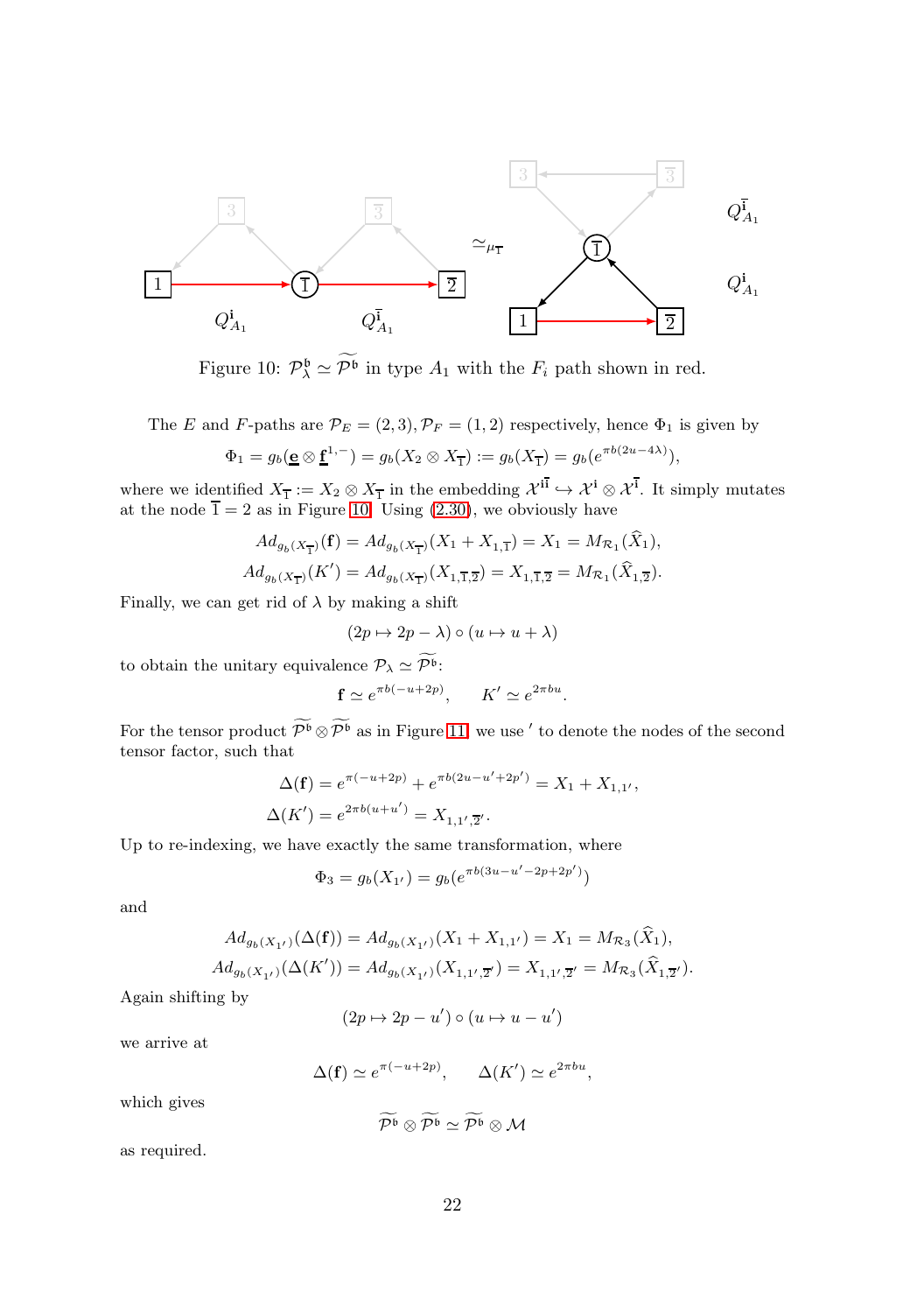<span id="page-22-0"></span>

Figure 11:  $\widetilde{\mathcal{P}^{\mathfrak{b}}} \otimes \widetilde{\mathcal{P}^{\mathfrak{b}}} \simeq \widetilde{\mathcal{P}^{\mathfrak{b}}} \otimes \mathcal{M}$  in type  $A_1$ .

### 7.2 Type  $A_n$

Let

$$
\mathbf{i} = (1, 2, 1, 3, 2, 1, ..., n, n - 1, ..., 1)
$$

be the standard word. We note that i differs from i only by the moves  $(i, j) \leftrightarrow (j, i)$ for  $|i - j| > 1$ . In particular, the quiver  $Q^i \simeq Q^{\bar{i}}$  is identical up to re-indexing (in fact it establishes a  $\mathbb{Z}_3$  symmetry). Therefore the mutation sequence corresponding to  $\mathcal{R}_1$  and  $\mathcal{R}_3$  is again identical up to re-indexing. Two different but equivalent mutation sequences for  $\mathcal{R}_k$  has been established explicitly in [\[14\]](#page-28-1) and [\[22\]](#page-29-2). Let us apply this for our running example in the case A3.

The basic quiver for  $A_3$  is drawn in Figure [5a.](#page-13-0) The positive representation  $\mathcal{P}^{\mathfrak{b}}_{\lambda}$  is given on  $\mathcal{X}^{i\bar{i}}$  (where  $\bar{1} = 7, \bar{2} = 8, \bar{3} = 9$ ) as shown in the left quiver of Figure [12](#page-22-1) by

| $f_1 = X(1, 3, 6, \overline{1}, \overline{4}, \overline{6}),$ | $K'_1 = X_{1,3,6, \overline{1}, \overline{4}, \overline{6}, \overline{7}},$ |
|---------------------------------------------------------------|-----------------------------------------------------------------------------|
| $f_2 = X(2, 5, \overline{2}, \overline{5}),$                  | $K'_2 = X_{2,5, \overline{2}, \overline{5}, \overline{8}},$                 |
| $f_3 = X(4, \overline{3}),$                                   | $K'_3 = X_{4, \overline{3}, \overline{9}}.$                                 |

<span id="page-22-1"></span>

Figure 12:  $\mathcal{P}_{\lambda}^{\mathfrak{b}} \simeq \widetilde{\mathcal{P}^{\mathfrak{b}}}$  in type  $A_3$  drawn symmetrically, with  $F_i$ -paths shown in red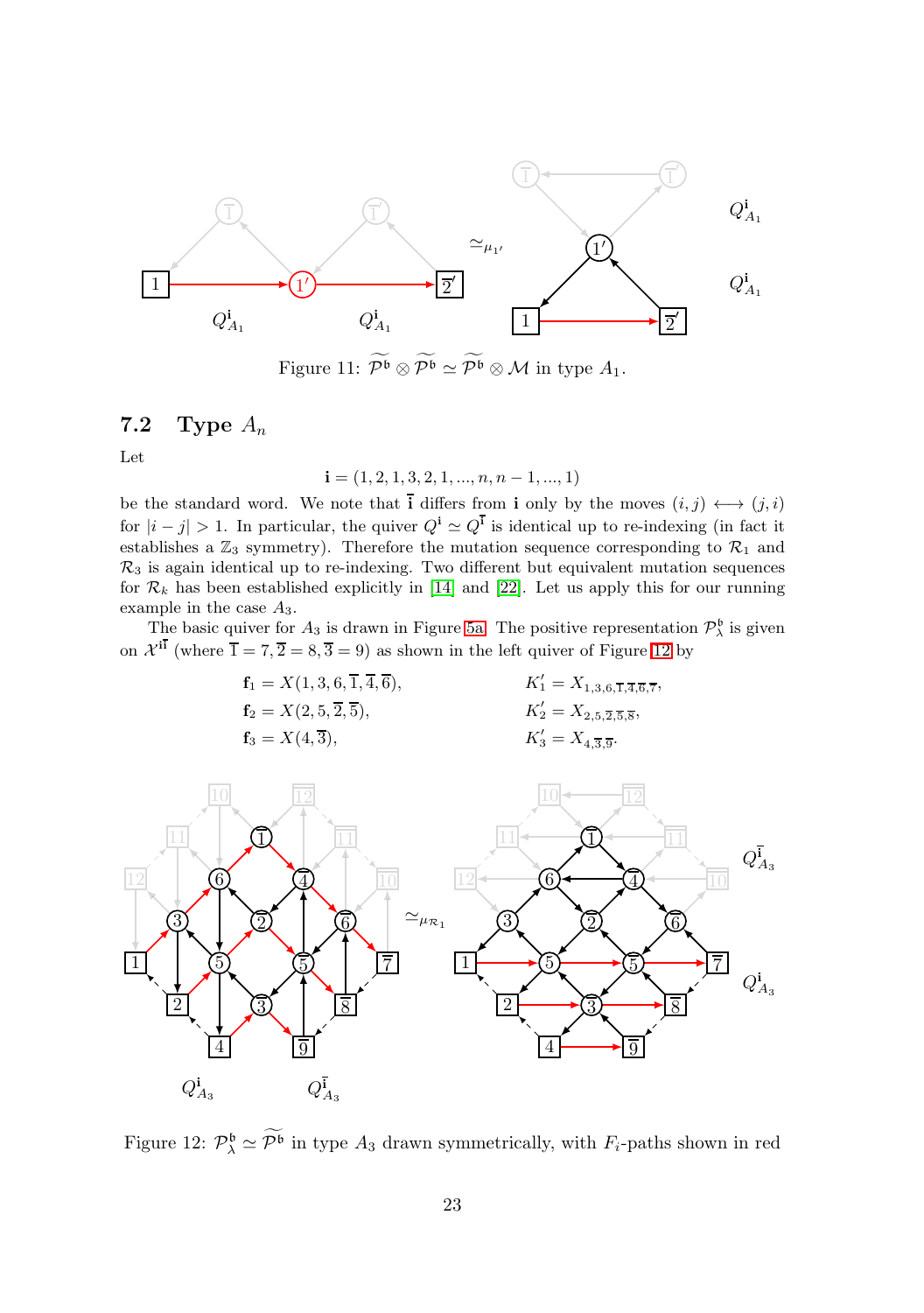In general for the current choice of i, the  $E_i$ -paths are the unique shortest path that goes from  $\mathcal{F}_{out}$  to  $\mathcal E$  corresponding to the root index *i*. In the case of type  $A_3$  they are given by (cf. Figure [5a\)](#page-13-0)

$$
\mathcal{P}_{E_1} = (7, 10), \n\mathcal{P}_{E_2} = (8, 6, 11), \n\mathcal{P}_{E_3} = (9, 5, 3, 12).
$$

Hence by [\(2.29\)](#page-7-2) we easily get

$$
g_b(\widetilde{\mathbf{e}}_1^-) = g_b(X_7),
$$
  
\n
$$
g_b(\widetilde{\mathbf{e}}_2^-) = g_b(X_{6,8})g_b(X_8),
$$
  
\n
$$
g_b(\widetilde{\mathbf{e}}_3^-) = g_b(X_{3,5,9})g_b(X_{5,9})g_b(X_9).
$$

The  $F_i$ -paths are given by the shortest path joining  $\mathcal{F}_{in}$  to  $\mathcal{F}_{out}$ 

−

$$
\mathcal{P}_{F_1} = (1, 3, 6, 7), \n\mathcal{P}_{F_2} = (2, 5, 8), \n\mathcal{P}_{F_3} = (4, 9).
$$

Identifying  $X_{\overline{1}} := X_7 \otimes X_{\overline{1}}, X_{\overline{2}} := X_8 \otimes X_{\overline{2}}$  and  $X_{\overline{3}} := X_9 \otimes X_{\overline{3}}$ , we obtain using [\(6.5\)](#page-18-1) the unitary transformation  $\Phi_1$  corresponding to a sequence of 10 mutations:

$$
\Phi_1 = g_b(X_{\overline{1},\overline{4},\overline{6}})g_b(X_{6,\overline{2},\overline{5}})g_b(X_{\overline{2},\overline{5}})g_b(X_{\overline{1},\overline{4}})g_b(X_{3,5,\overline{3}})g_b(X_{5,\overline{3}})g_b(X_{\overline{3}})g_b(X_{6,\overline{2}})g_b(X_{\overline{2}})g_b(X_{\overline{1}}).
$$

According to [\[14\]](#page-28-1), it corresponds to mutation at

$$
\mu_{\mathcal{R}_1} = (\overline{1}, \overline{2}, 6, \overline{3}, 5, 3, \overline{4}, \overline{5}, \overline{2}, \overline{6}).
$$

The mutation sequence for  $Q^{ii}$  and the unitary transform  $\Phi_3$  is identical up to reindexing since  $Q^i \simeq Q^{\bar{i}}$ . Hence together with the shifting as in Lemma [5.2](#page-15-1) gives  $\widetilde{\mathcal{P}}^{\mathfrak{b}} \otimes \widetilde{\mathcal{P}}^{\mathfrak{b}} \simeq$  $\widetilde{\mathcal{P}^{\mathfrak{b}}} \otimes \mathcal{M}$  as required.

We can further write down the transformations  $\Phi_k$  explicitly as unitary operators on the Hilbert space  $L^2(\mathbb{R}^N)$  easily. For example, using the notation in Theorem [2.4,](#page-6-1) the representation  $\mathcal{P}^{\mathfrak{b}} \simeq L^2(\mathbb{R}^6)$  for  $\mathbf{i} = (1, 2, 1, 3, 2, 1)$  is given by

$$
\mathbf{f}_1 = e^{\pi b(-2u_1 + u_2 - 2u_3 + u_5 - u_6 + 2p_6)} + e^{\pi b(-2u_1 + u_2 - u_3 + 2p_3)} + e^{\pi b(-u_1 + 2p_1)},
$$
\n
$$
\mathbf{f}_2 = e^{\pi b(u_1 - 2u_2 + u_3 + u_4 - u_5 + 2p_5)} + e^{\pi b(u_1 - u_2 + 2p_2)},
$$
\n
$$
\mathbf{f}_3 = e^{\pi b(u_2 - u_4 + 2p_4)},
$$
\n
$$
K'_1 = e^{\pi b(2u_1 - u_2 + 2u_3 - u_5 + 2u_6)},
$$
\n
$$
K'_2 = e^{\pi b(-u_1 + 2u_2 - u_3 - u_4 + 2u_5 - u_6)},
$$
\n
$$
K'_3 = e^{\pi b(-u_2 + 2u_4 - u_5)}.
$$

Then using ′ for the second component, and

$$
\Delta(\mathbf{f}_i)=\mathbf{f}\otimes 1+K_i'\otimes \mathbf{f}_i,
$$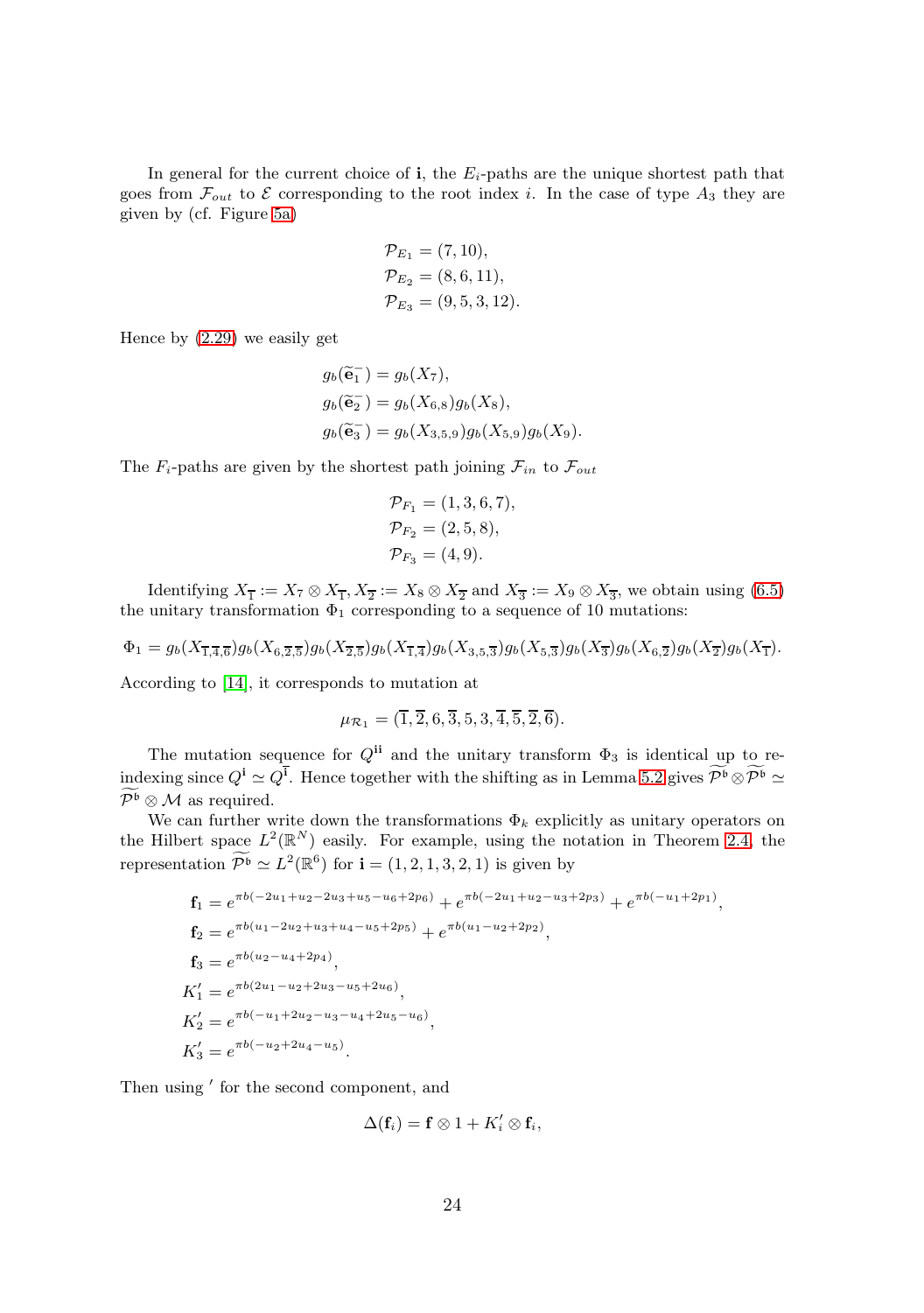we obtain the unitary equivalence  $\widetilde{P}^{\tilde{b}} \otimes \widetilde{P}^{\tilde{b}} \simeq \widetilde{P}^{\tilde{b}} \otimes M$  where

$$
Ad_{\Phi_3} \cdot \Delta(\mathbf{f}_i) = \mathbf{f}_i \otimes 1,
$$
  

$$
Ad_{\Phi_3} \cdot \Delta(K_i) = K_i \otimes K_i,
$$

is given by

$$
\begin{array}{l} \Phi_3=g_b(e^{\pi b(3u_1-u_2+2u_3-u_5+2u_6-u_1'-2p_1+2p_1'})\big)g_b(e^{\pi b(-5u_1+2u_2-u_4+2u_5-u_6+u_1'-u_2'+2p_1-2p_2-2p_3+2p_2'})\big)\\ g_b(e^{\pi b(-2u_1+3u_2-u_3-u_4+2u_5-u_6+u_1'-u_2'-2p_2+2p_2'})\big)g_b(e^{\pi b(3u_1-u_2+2u_3-u_5+2u_6+2u_1'+u_2'-u_3'-2p_1+2p_3'})\big)\\ g_b(e^{\pi b(4u_1-u_2+2u_4-u_5+u_6+u_2'-u_4'+2p_2+2p_3-2p_4-2p_5-2p_6+2p_4')})g_b(e^{\pi b(-u_2-u_3+2u_4+u_2'-u_4'+2p_2-2p_4-2p_5+2p_4')})\\ g_b(e^{\pi b(-2u_2+3u_4-u_5+u_2'-u_4'-2p_4+2p_4'})\big)g_b(e^{\pi b(-5u_1+2u_2-u_4+2u_5-u_6+u_1'-2u_2'+u_3'+u_4'-u_5'+2p_1-2p_2-2p_3+2p_5')}\\ g_b(e^{\pi b(-2u_1+3u_2-u_3-u_4+2u_5-u_6+u_1'-2u_2'+u_3'+u_4'-u_5'-2p_2+2p_5')})\\ g_b(e^{\pi b(3u_1-u_2+2u_3-u_5+2u_6-2u_1'+u_2'-2u_3'+u_5'-u_6'-2p_1+2p_6')}), \end{array}
$$

while the unitary transformation  $S$  in Proposition [6.4:](#page-19-0)

$$
\mathcal{S} \cdot (K_i \otimes K_i) = K_i \otimes 1,
$$
  

$$
\mathcal{S} \cdot (\mathbf{f}_i \otimes 1) = \mathbf{f}_i \otimes 1
$$

is given by the shifts

$$
S = (2p_1 \rightarrow 2p_1 - u'_1 - u'_3 - u'_6) \circ (2p_2 \rightarrow 2p_2 + u'_1 - u'_2 + u'_3 - u'_5 + u'_6) \circ
$$
  
\n
$$
(2p_3 \rightarrow 2p_3 + 2u'_1 + u'_2 + 2u'_3 + u'_5 + 2u'_6) \circ (2p_4 \rightarrow 2p_4 + u'_2 - u'_4 + u'_5) \circ
$$
  
\n
$$
(2p_5 \rightarrow 2p_5 + u'_1 - 2u'_2 + u'_3 + u'_4 - 2u'_5 + u'_6) \circ (2p_6 \rightarrow 2p_6 - 2u'_1 + u'_2 - 2u'_3 + u'_5 - 2u'_6) \circ
$$
  
\n
$$
(u_1 \rightarrow u_1 - u'_1 - u'_3 - u'_6) \circ (u_2 \rightarrow u_2 - u'_2 - u'_5) \circ (u_4 \rightarrow u_4 - u'_4),
$$

where

$$
2p_k\mapsto 2p_k-\lambda
$$

is realized by multiplication by the unitary function  $e^{\pi i \lambda u_k}$  on  $L^2(\mathbb{R}^6)$ .

### 7.3 Type  $B_3$

Finally let us consider the situation where  $Q^i \not\cong Q^{\bar{i}}$ , hence we need to describe  $\Phi_1$  and  $\Phi_3$ separately. Let

 $i = (1, 2, 1, 2, 3, 2, 1, 2, 3)$ 

be the reduced word chosen in [\[14\]](#page-28-1), and

$$
\overline{\mathbf{i}} = (3, 2, 1, 2, 3, 2, 1, 2, 1)
$$

be the reversed word. The basic quiver for  $B_3$  is drawn in Figure [5b.](#page-13-0) The positive representation  $\mathcal{P}_{\lambda}^{\mathfrak{b}}$  is given on  $\mathcal{X}^{i\bar{i}}$  indexed as in the top of Figure [13](#page-25-0) by

| $f_1 = X(1, 3, 6, \overline{1}, \overline{4}, \overline{6}),$ | $K'_1 = X_{1,3,6, \overline{1}, \overline{4}, \overline{6}, \overline{7}},$ |
|---------------------------------------------------------------|-----------------------------------------------------------------------------|
| $f_2 = X(2, 5, \overline{2}, \overline{5}),$                  | $K'_2 = X_{2,5, \overline{2}, \overline{5}, \overline{8}},$                 |
| $f_3 = X(4, \overline{3}),$                                   | $K'_3 = X_{4, \overline{3}, \overline{9}}.$                                 |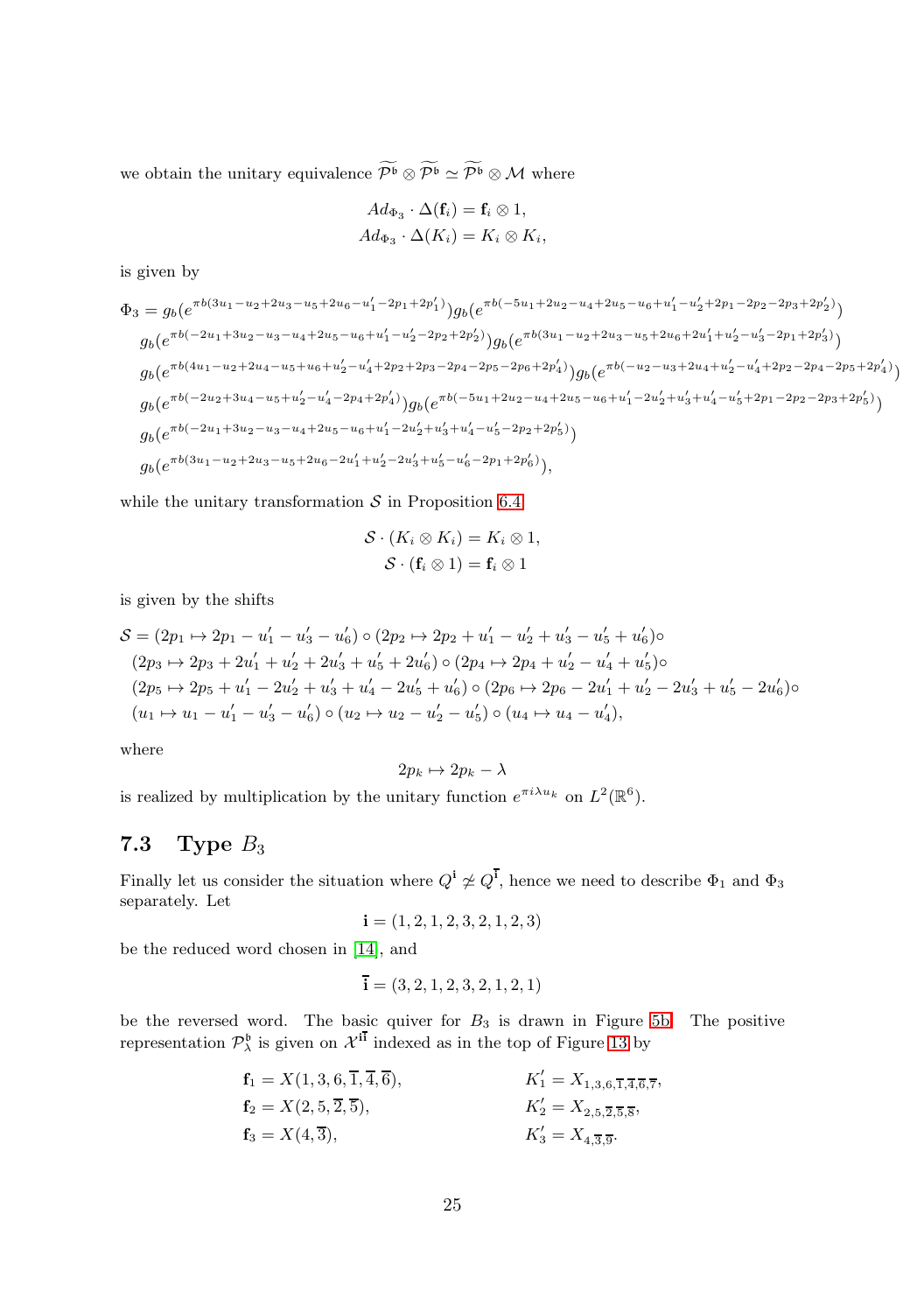<span id="page-25-0"></span>

Figure 13:  $\mathcal{P}_{\lambda}^{\mathfrak{b}} \simeq \widetilde{\mathcal{P}^{\mathfrak{b}}}$  in type  $B_3$  with  $F_i$  paths shown in red.

The  $E_i$ -paths are described explicitly in [\[14\]](#page-28-1) given by (cf Figure [5b\)](#page-13-0)

$$
\mathcal{P}_{E_1} = (10, 8, 7, 4, 3, 13), \n\mathcal{P}_{E_2} = (11, 9, 6, 14), \n\mathcal{P}_{E_3} = (12, 15),
$$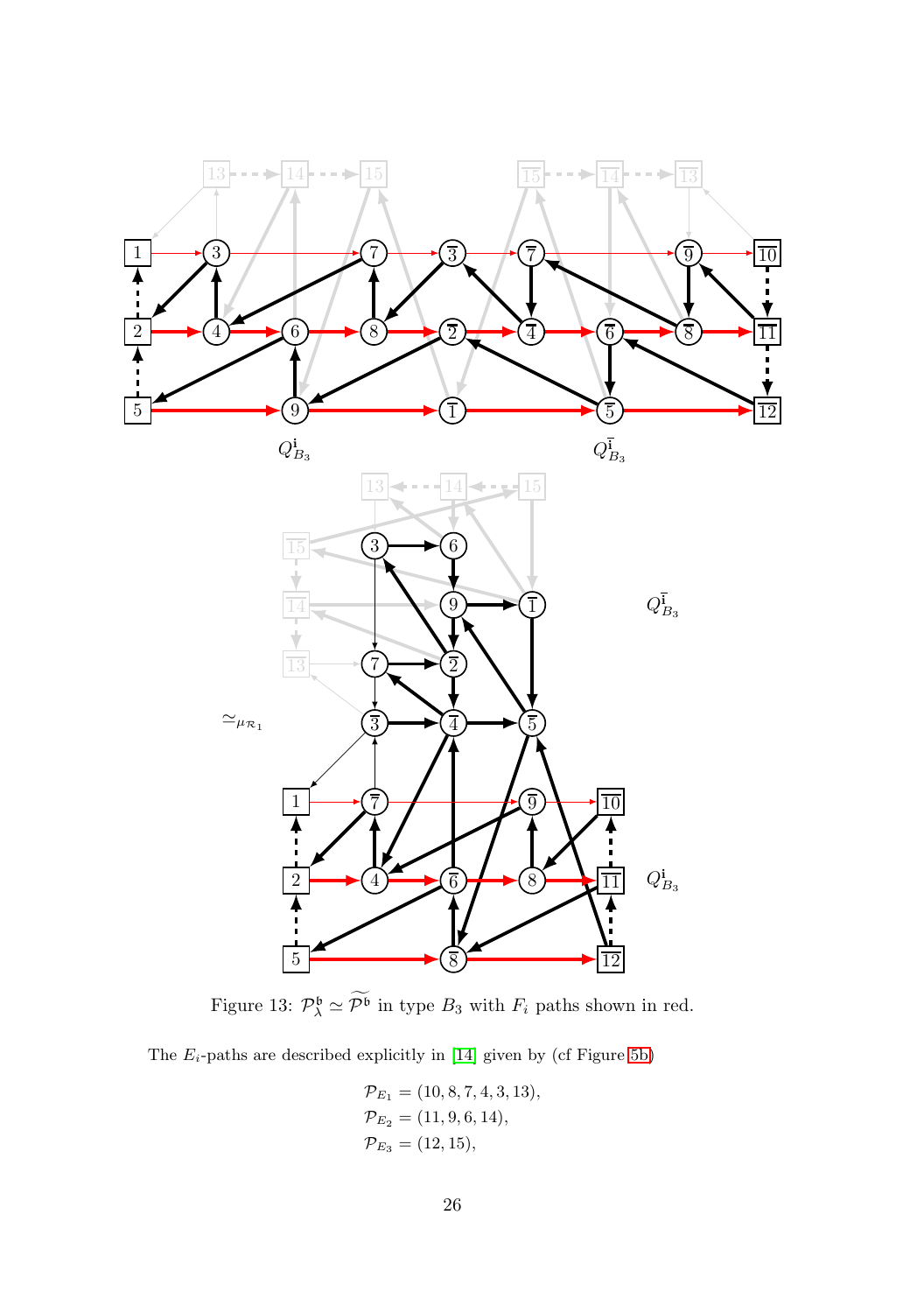and correspond to the following decomposition of  $g<sub>b</sub>$  which follows from [\(2.29\)](#page-7-2) and [\(2.31\)](#page-8-3):

 $g_{b}({\bf e'}_{1}^{-}) = g_{b_{s}}(X_{3,4,7,8,10})g_{b_{s}}(X_{4,7,8,10})g_{b}(X_{4,7^2,8^2,10^2})g_{b_{s}}(X_{7,8,10})g_{b_{s}}(X_{8,10})g_{b}(X_{8,10^2})g_{b_{s}}(X_{10}),$  $g_b(\mathbf{e'}_2^-) = g_b(X_{6,9,11})g_b(X_{9,11})g_b(X_{11}),$  $g_b(\mathbf{e'}_3^-)=g_b(X_{12}).$ 

The  $F_i$ -paths are given by the horizontal red paths:

$$
\mathcal{P}_{F_1} = (1, 3, 7, 10), \n\mathcal{P}_{F_2} = (2, 4, 6, 8, 11), \n\mathcal{P}_{F_3} = (5, 9, 12).
$$

Identifying  $X_{\overline{1}} := X_{12} \otimes X_{\overline{1}}, X_{\overline{2}} := X_{11} \otimes X_{\overline{2}}$  and  $X_{\overline{3}} := X_{10} \otimes X_{\overline{3}}$  in  $\mathcal{X}^{\mathbf{i}\overline{\mathbf{i}}}$ , we obtain the unitary transformation  $\Phi_1$  corresponding to a sequence of 35 mutations as follows:

$$
\Phi_{1}=g_{b_{s}}(X_{3,4,7,8,\overline{3},\overline{7},\overline{9}})g_{b_{s}}(X_{4,7,8,\overline{3},\overline{7},\overline{9}})g_{b}(X_{4,7^2,8^2,\overline{3}^2,\overline{7}^2,\overline{9}^2})g_{b_{s}}(X_{7,8,\overline{3},\overline{7},\overline{9}})g_{b_{s}}(X_{8,\overline{3},\overline{7},\overline{9}})g_{b}(X_{8,\overline{3}^2,\overline{7}^2,\overline{9}^2})
$$
\n
$$
g_{b_{s}}(X_{\overline{3},\overline{7},\overline{9}})g_{b}(X_{6,9,\overline{2},\overline{4},\overline{6},\overline{8}})g_{b}(X_{9,\overline{2},\overline{4},\overline{6},\overline{8}})g_{b}(X_{\overline{2},\overline{4},\overline{6},\overline{8}})g_{b_{s}}(X_{3,4,7,8,\overline{3},\overline{7}})g_{b_{s}}(X_{4,7,8,\overline{3},\overline{7}})g_{b}(X_{4,7^2,8^2,\overline{3}^2,\overline{7}^2})
$$
\n
$$
g_{b_{s}}(X_{7,8,3,\overline{7}})g_{b_{s}}(X_{8,3,\overline{7}})g_{b}(X_{8,3^2,\overline{7}^2})g_{b_{s}}(X_{\overline{3},\overline{7}})g_{b}(X_{6,9,\overline{2},\overline{4},\overline{6}})g_{b}(X_{9,\overline{2},\overline{4},\overline{6}})g_{b}(X_{\overline{2},\overline{4},\overline{6}})g_{b}(X_{\overline{1},\overline{5}})g_{b}(X_{6,9,\overline{2},\overline{4}})
$$
\n
$$
g_{b}(X_{9,\overline{2},\overline{4}})g_{b}(X_{\overline{2},\overline{4}})g_{b_{s}}(X_{3,4,7,8,\overline{3}})g_{b_{s}}(X_{4,7,8,3^2})g_{b}(X_{4,7^2,8^2,\overline{3}^2})g_{b_{s}}
$$

which corresponds to the mutation sequence of  $Q^{ii}$  at

$$
\mu = (\overline{1},\overline{2},9,6,\overline{3},8,\overline{3},7,4,7,3,\overline{4},\overline{2},9,\overline{5},\overline{6},\overline{4},\overline{2},\overline{7},8,\overline{7},\overline{3},4,\overline{3},7,\overline{8},\overline{6},\overline{4},\overline{9},8,\overline{9},\overline{7},4,\overline{7},\overline{3}).
$$

Finally, the unitary transformation  $\Phi_3$  is constructed similarly, where we use  $f^{k,+}$ instead of  $f^{k,-}$ , and i instead of i. Using the standard indexing as in Figure [14,](#page-27-0) and identifying  $X_{1'} := X_{10} \otimes X_{1'}, X_{2'} := X_{11} \otimes X_{2'}$  and  $X_{3'} := X_{12} \otimes X_{3'}$  in  $\mathcal{X}^{H}$  we have

$$
\Phi_{3}=g_{b}(X_{5',9'})g_{b}(X_{6,9,2',4',6',8'})g_{b}(X_{9,2',4',6',8'})g_{b}(X_{2',4',6',8'})g_{b_{s}}(X_{3,4,7,8,1',3',7'})g_{b_{s}}(X_{4,7,8,1',3',7'})
$$
\n
$$
g_{b}(X_{4,7^{2},8^{2},1^{1^{2}},3^{1^{2}},7^{1^{2}}})g_{b_{s}}(X_{7,8,1',3',7'})g_{b_{s}}(X_{8,1',3',7'})g_{b}(X_{8,1'^{2},3^{1^{2}},7^{1^{2}}})g_{b_{s}}(X_{1',3',7'})g_{b}(X_{6,9,2',4',6'})
$$
\n
$$
g_{b}(X_{9,2',4',6'})g_{b}(X_{2',4',6'})g_{b}(X_{5',1',3',7'})g_{b}(X_{9,2',4'})g_{b}(X_{2',4'})g_{b}(X_{2',4'})g_{b_{s}}(X_{3,4,7,8,1',3'})g_{b_{s}}(X_{4,7,8,1',3'})
$$
\n
$$
g_{b}(X_{4,7^{2},8^{2},1^{1^{2}},3^{1^{2}}})g_{b_{s}}(X_{7,8,1',3'})g_{b_{s}}(X_{8,1',3'})g_{b}(X_{8,1',2',3^{2}})g_{b_{s}}(X_{1',3'})g_{b}(X_{6,9,2'})g_{b}(X_{9,2'})g_{b}(X_{2'})
$$
\n
$$
g_{b_{s}}(X_{3,4,7,8,1'})g_{b_{s}}(X_{4,7,8,1'})g_{b}(X_{4,7,8,2,1^{2}})g_{b_{s}}(X_{7,8,1'})g_{b_{s}}(X_{8,1'})g_{b_{s}}(X_{8,1'})g_{b}(X_{8,1'2})g_{b_{s}}(X_{1'}),
$$

which corresponds to the mutation sequence of  $Q$ <sup>ii</sup> at

 $\mathcal{L}^{\text{max}}$  ,  $\mathcal{L}^{\text{max}}$ 

$$
\mu = (1', 8, 1', 7, 4, 7, 3, 2', 9, 6, 3', 8, 3', 1', 4, 1', 7, 4', 2', 9, 5', 6', 4', 2', 7', 8, 7', 3', 4, 3', 1', 8', 6', 4', 9').
$$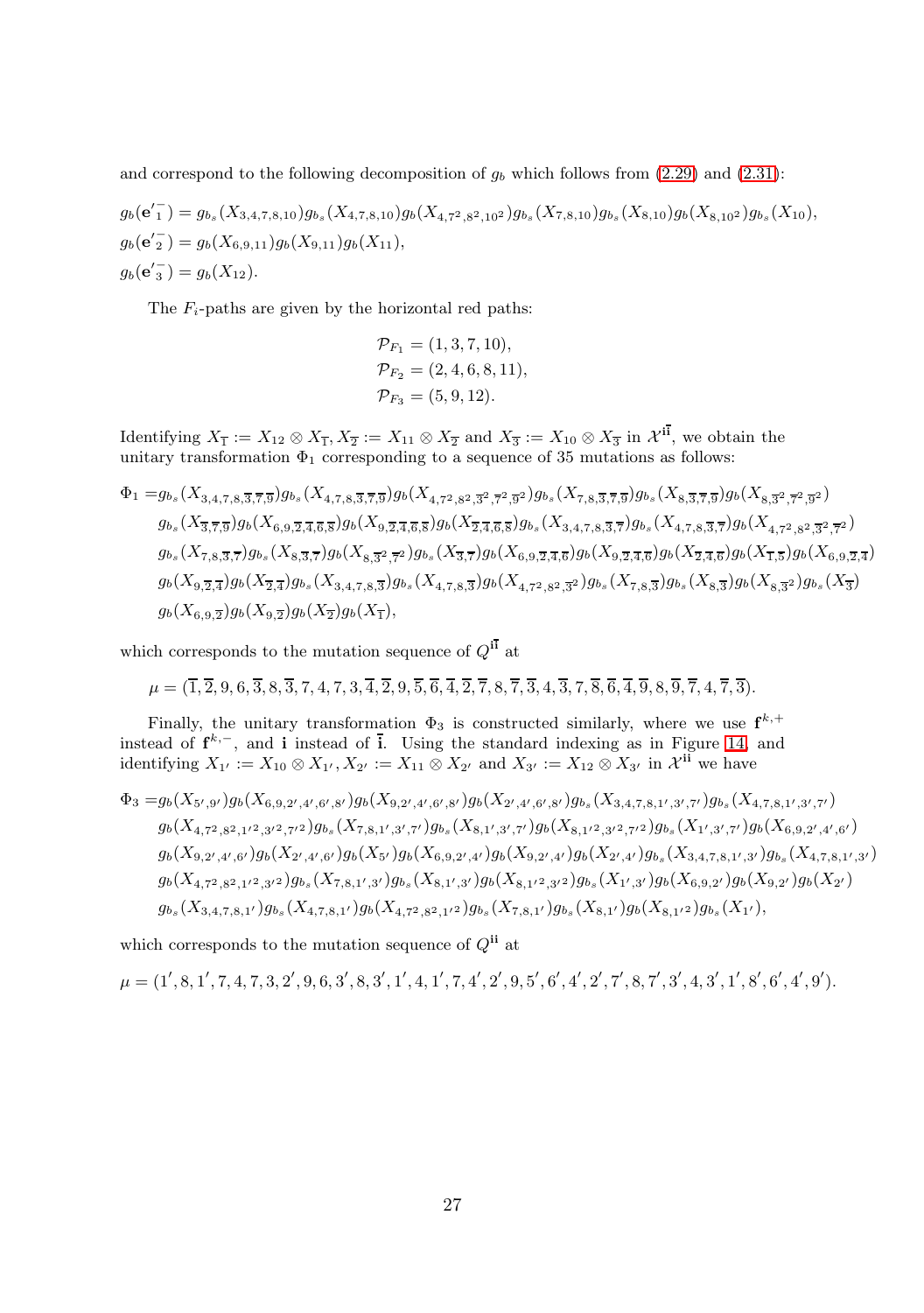<span id="page-27-0"></span>

Figure 14:  $\widetilde{{\cal P}^{\mathfrak b}}\otimes \widetilde{{\cal P}^{\mathfrak b}}\simeq \widetilde{{\cal P}^{\mathfrak b}}\otimes {\cal M}$  in type  $B_3$  with  $F_i$  paths shown in red.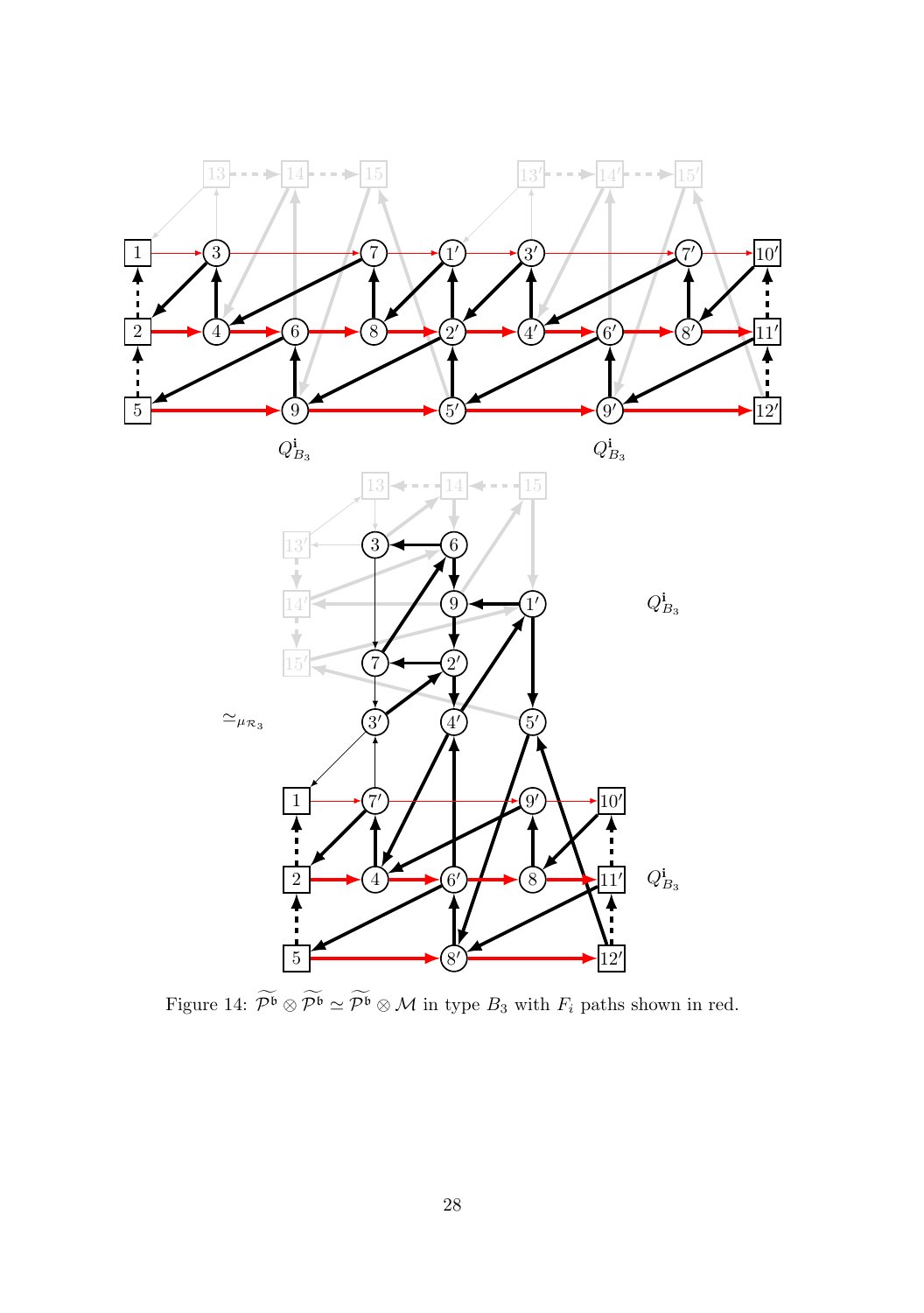# <span id="page-28-19"></span>References

- [1] A. Berenstein, S. Fomin, A. Zelevinsky, Cluster algebras III, Upper bounds and double Bruhat cells, J. Amer. Math. Soc. 15(2) (2002): 497529
- <span id="page-28-7"></span><span id="page-28-2"></span>[2] A.G. Bytsko, K. Teschner, R-operator, co-product and Haar-measure for the modular double of  $U_q(\mathfrak{sl}(2,\mathbb{R}))$ , Comm. Math. Phys., 240, (2003): 171-196
- <span id="page-28-5"></span>[3] V. G. Drinfeld, Hopf algebras and the quantum Yang-Baxter equation, Doklady Akademii Nauk SSSR, 283 (5), (1985): 1060-1064
- [4] L.D. Faddeev, *Discrete Heisenberg-Weyl group and modular group*, Lett. Math. Phys., 34, (1995): 249-254
- <span id="page-28-18"></span><span id="page-28-6"></span>[5] L.D. Faddeev, Modular double of quantum group, [arXiv:math/9912078v](http://arxiv.org/abs/math/9912078)1 [math.QA], (1999)
- <span id="page-28-15"></span>[6] L.D. Faddeev, R.M. Kashaev, Quantum dilogarithm, Modern Phys. Lett. A9, (1994): 427-434
- [7] V. Fock, A. Goncharov, Cluster X-varieties, amalgamation, and Poisson-Lie groups, Algebraic geometry and number theory. Birkhäuser Boston,  $(2006): 27-68$
- <span id="page-28-4"></span>[8] I. Frenkel, I. Ip, Positive representations of split real quantum groups and future perspectives, Int. Math. Res. Notices, 2014 (8), (2014): 2126-2164
- <span id="page-28-13"></span>[9] I. Frenkel, H. Kim, *Quantum Teichmüller space from quantum plane*, Duke Math. J., 161 (2), (2012): 305-366
- <span id="page-28-12"></span>[10] I. Ip, Representation of the quantum plane, its quantum double and harmonic analysis on  $GL_q^+(2, R)$ , Sel. Math. New Ser., 19 (4), (2013):987-1082
- <span id="page-28-10"></span>[11] I. Ip, Positive representations of split real simply-laced quantum groups, arXiv:1203:2018, (2012)
- <span id="page-28-11"></span>[12] I. Ip, Positive representations of split real non-simply-laced quantum groups, J. Alg (2015) 425, (2015): 245-276
- <span id="page-28-0"></span>[13] I. Ip, On tensor product of positive representations of split real quantum Borel algebra  $\mathcal{U}_{q\tilde{t}}(\mathfrak{b}_\mathbb{R})$ , Trans. Amer. Math. Soc., doi:10.1090/tran/7110, to appear (2014)
- <span id="page-28-1"></span>[14] I. Ip, Cluster realization of  $U_q(\mathfrak{g})$  and factorization of universal R matrix, arXiv1612:05641, (2016)
- <span id="page-28-3"></span>[15] M. Jimbo, A q-difference analogue of  $\mathcal{U}(\mathfrak{g})$  and the Yang-Baxter equation, Lett. Math. Phys., 10, (1985): 63-69
- <span id="page-28-17"></span>[16] R. M. Kashaev, Heisenberg double and pentagon relation, St. Petersburg Math. J., 8, (1997): 585-592
- <span id="page-28-16"></span>[17] I. Le, An approach to cluster structures on moduli of local systems for general groups, [arXiv:1606.00961,](http://arxiv.org/abs/1606.00961) (2016)
- <span id="page-28-8"></span>[18] B. Ponsot, J. Teschner, Liouville bootstrap via harmonic analysis on a noncompact quantum group, arXiv: [hep-th/9911110,](http://arxiv.org/abs/hep-th/9911110) (1999)
- <span id="page-28-9"></span>[19] B. Ponsot, J. Teschner, Clebsch-Gordan and Racah-Wigner coefficients for a continuous series of representations of  $\mathcal{U}_q(\mathfrak{sl}(2,\mathbb{R}))$ , Comm. Math. Phys., 224, (2001): 613-655
- <span id="page-28-14"></span>[20] N. Reshetikhin, V. Turaev, Ribbon graphs and their invariants derived from quantum groups, Comm. Math. Phys. 127, No. 1, (1990): 1-26